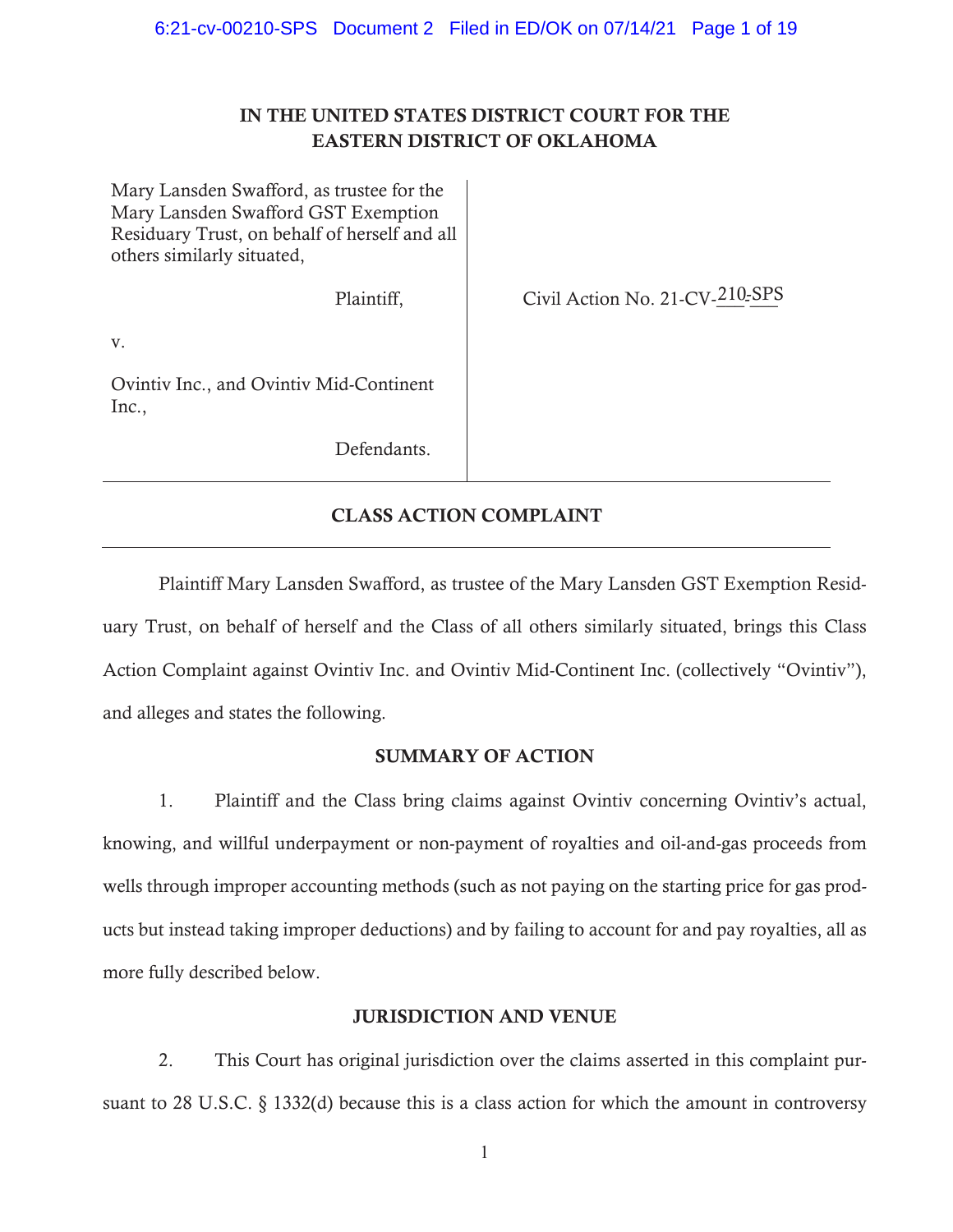#### 6:21-cv-00210-SPS Document 2 Filed in ED/OK on 07/14/21 Page 2 of 19

exceeds the sum of \$5,000,000; the members of the Classes number over 100 aggregate members; and minimal diversity exists because Plaintiff is a citizen of Oklahoma and Defendants are citizens of Colorado and Delaware. Further, minimal diversity exists because members of the Classes are citizens of states other than Colorado and Delaware, meaning that members of the Classes are citizens of different states than Defendants.

3. Venue is proper in this District pursuant to 28 U.S.C. § 1391 because many of the Class Wells are located in this district.

#### PARTIES

4. Mary Lansden Swafford, an Oklahoma citizen ("Plaintiff"), is trustee of the Mary Lansden Swafford GST Exemption Residuary Trust, a traditional trust (the "Trust"). The Trust's corpus includes royalty interests in at least one Ovintiv-operated well that produces gas: the ELY 0104 1H-18X Well located at 19–1N–4W in Stephens County, Oklahoma. The royalty interests in that well stem from an oil-and-gas lease for which Ovintiv is lessee and the Trust is lessor as successor in interest to the original lessor. That lease, attached as **Exhibit 1**, includes an express fuel clause entitling the Trust to royalty for all gas used off the leased premises.

5. Ovintiv Inc. is a corporation organized under Delaware law with its principal place of business in Denver, Colorado.

6. Ovintiv Mid-Continent Inc. is a corporation organized under Delaware law with its principal place of business is in Denver, Colorado.

7. "Ovintiv," as used throughout this Complaint, encompasses both Ovintiv Inc. and Ovintiv Mid-Continent Inc.

8. Ovintiv is in the business of producing and marketing oil-and-gas and constituent products from the wells in which the Class members hold interests.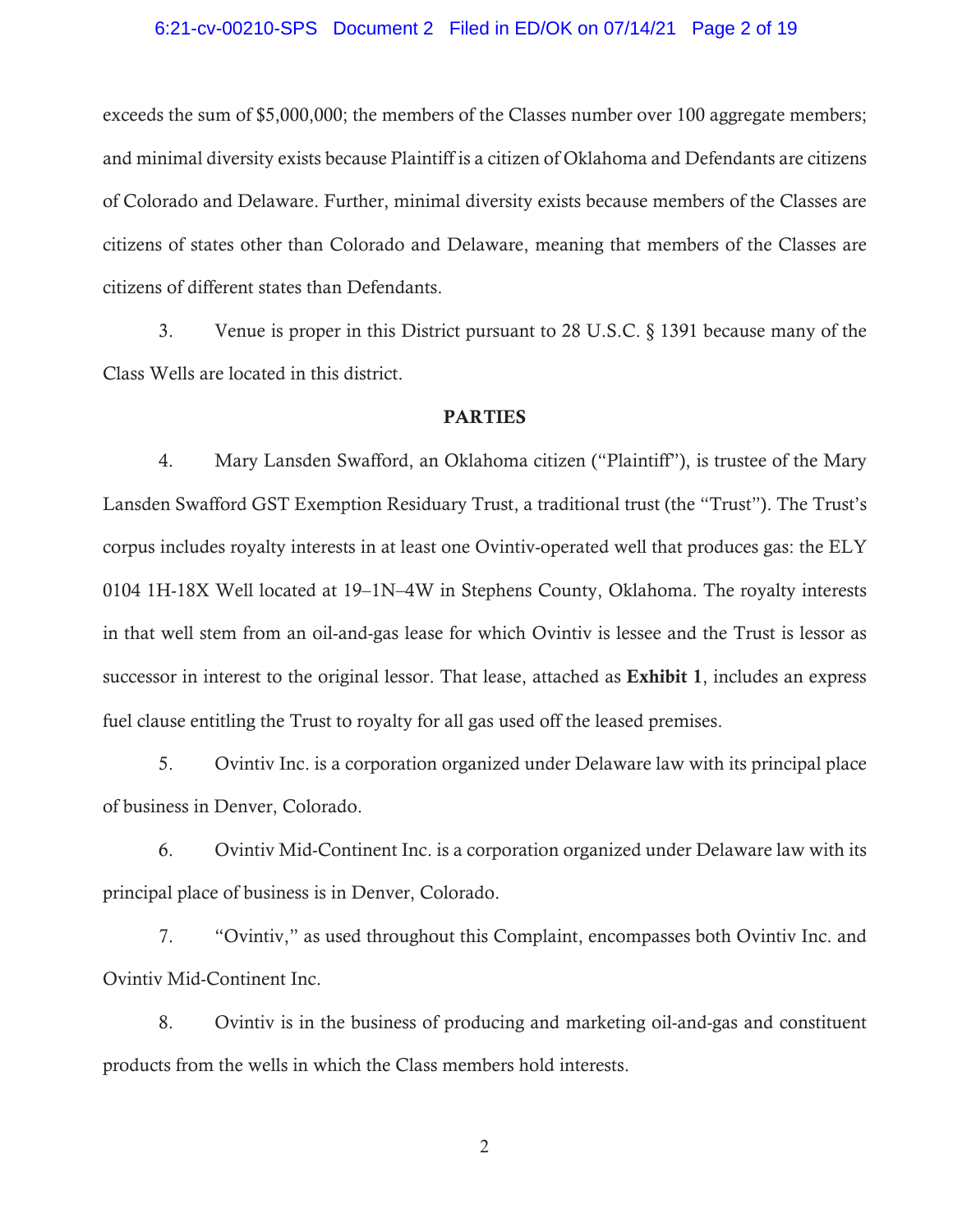#### 6:21-cv-00210-SPS Document 2 Filed in ED/OK on 07/14/21 Page 3 of 19

9. Ovintiv and its affiliated predecessors, successors, and current and past employees, agents, representatives, attorneys, or others acting on their behalf and all those to whose prior leasehold interests they have succeeded and for whom they are legally liable whether by merger, assignment, or otherwise shall herein collectively be known as "Defendant" or "Ovintiv."

10. The acts charged in this Complaint as having been done by Ovintiv were authorized, ordered, or done by officers, agents, affiliates, employees, or representatives, while actively engaged in the conduct or management of Ovintiv's business or affairs, and within the scope of their employment or agency with Ovintiv.

#### CLASS ALLEGATIONS

11. Plaintiff brings this action in her own name, as trustee of the Trust, and as a class action pursuant to Rule 23(a), (b)(2), and (b)(3) of the Federal Rules of Civil Procedure on behalf of the following class ("Class"):

All non-excluded persons or entities who are royalty owners in Oklahoma oil-and-gas wells where Defendants (including their affiliated predecessors and affiliated successors) are or were the operator (or a working interest owner who marketed its share of gas and directly paid royalties to the royalty owners) during the Claim Period. The Class claims relate to or arise from royalty payments for gas and its constituents (such as residue gas, natural gas liquids, helium, nitrogen, or drip condensate).

Excluded from the Settlement Class are: (1) agencies, departments or instrumentalities of the United States of America, including but not limited to the U.S. Department of the Interior (the United States, Indian tribes, and Indian allottees); (2) the State of Oklahoma or any of its agencies or departments that own royalty interests; (3) Defendants, their affiliates, predecessors, and employees, officers, and directors; (4) any publicly traded company or their affiliated entity that produces, gathers, processes, or markets gas; (5) overriding royalty owners and others whose interest was carved out from the lessee's interest; (6) royalty owners who have already filed and still have pending individual lawsuits for underpayment of royalties against Defendants at the time suit is filed herein; (7) Charles David Nutley, Danny George, Dan McClure, Kelly McClure Callant, William L. Galbreath, Verdeen L. Slatten, Jack A. Slatten, Verdeen L. Slatten Family Limited Partnership, Neva M. Dorman, Ann Ellis Boles, Fischer-Jones, LLC, B.N. Taliaferro, Jr., Jack B. Searle, Tamara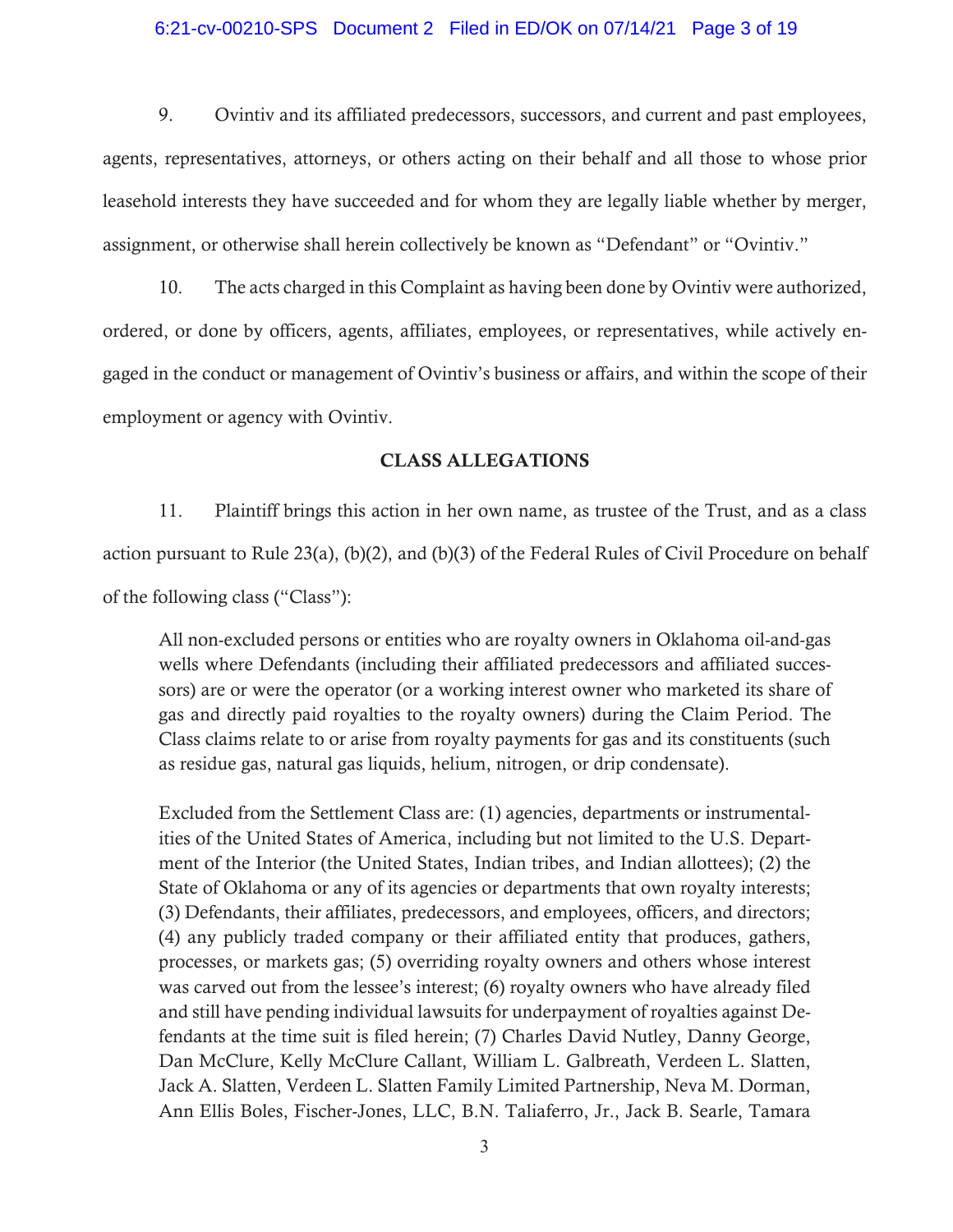## 6:21-cv-00210-SPS Document 2 Filed in ED/OK on 07/14/21 Page 4 of 19

D. Searle, OGI, Inc., Shepherd Royalty LLC, and their relatives or trusts; and (8) officers of the Court.

12. The members of the Class are so numerous and geographically dispersed that joinder of all members is impracticable.

13. Ovintiv operates or has operated hundreds, if not thousands, of Class Wells that produce gas. Ovintiv holds a working interest in these Wells, with at least one, and usually multiple, royalty owners for each well. As a result, the Class contains well over 100 members, if not thousands of members.

14. Ovintiv has within its possession or control records that identify all persons to whom

it (including affiliated predecessors and those for whom it is legally responsible) has paid royalties

from Class Wells during the Class Period.

15. The questions of fact or law common to Plaintiff and the Class include, without

limitation, one or more of the following:

- a. Whether the Trust and members of the Class are beneficiaries of the implied Marketable Condition Rule (MCR), which requires Ovintiv to sever the gas from the ground and to prepare the gas for market at Ovintiv's sole expense.
	- i. If so, whether: 1) the Midstream Costs of gathering, compression, dehydration, treatment, and processing (GCDTP) are costs associated with preparing the gas for market such that none of them should have been deducted from royalties but all of them were; or 2) whether the market for gas occurs before GCDTP are incurred such that the Class's claim is only for excessive deductions of Midstream Costs.
	- ii. If not, whether the Class members were party to a lease that expressly allows deduction of all of the GCDTP Midstream Costs ("Express Deduction Lease" or "ED Lease"), such that these Class members have a claim only for excessive deductions of Midstream Costs, and if so, whether the Midstream Costs actually deducted were excessive in amount.
- b. Whether Ovintiv paid royalty to the Trust and members of the Class for all valuable constituents coming from their wells and which inured to Ovintiv's benefit either: (1) through credit toward the Midstream Costs; or (2) by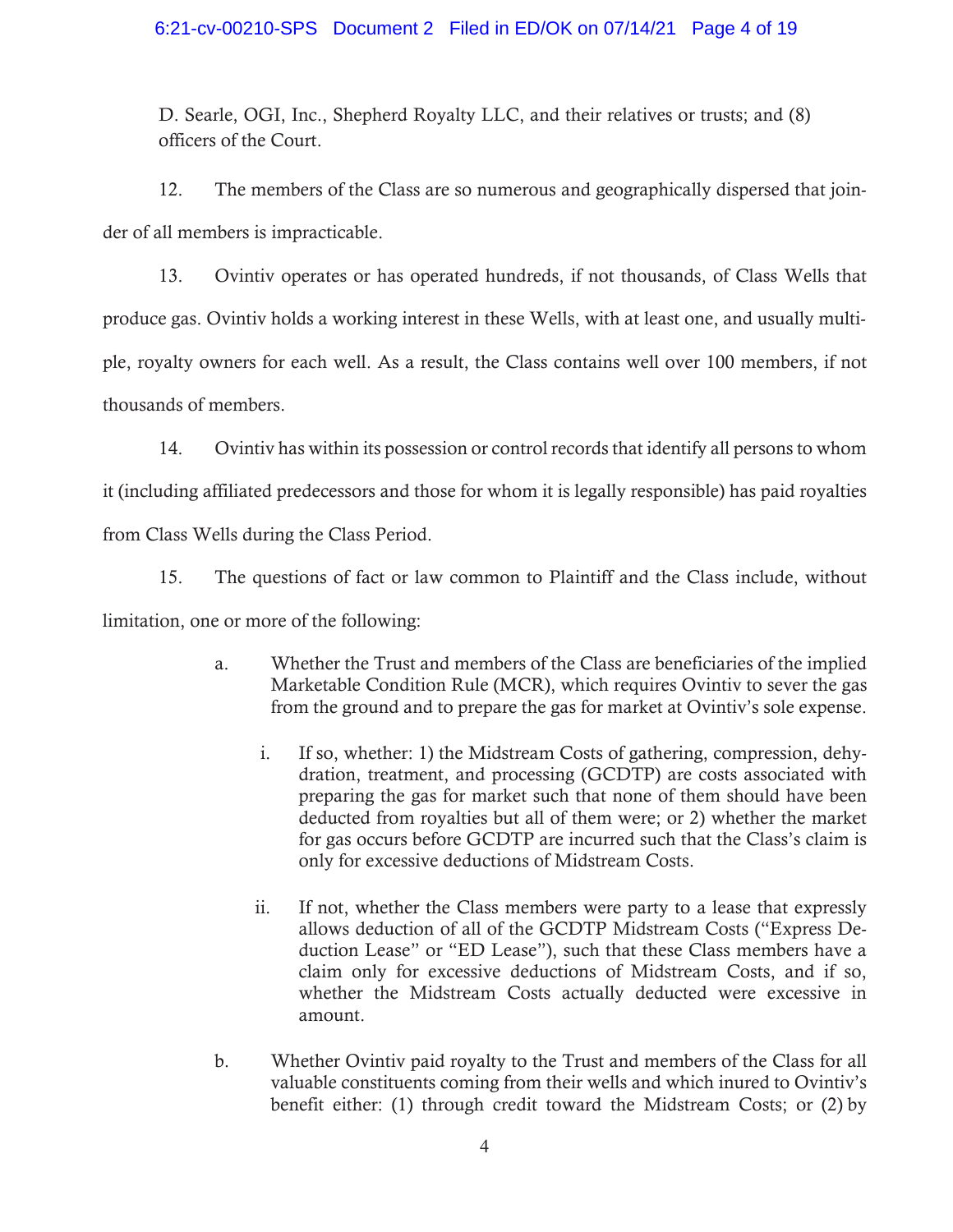contractual consideration in-kind to a midstream company (such as drip condensate, helium, liquefied nitrogen, some percentage of residue, some percentage of fractionated NGLs, plant fuel, or FL&U).

- c. Whether Ovintiv (including any of its affiliates) paid royalty to the Trust and members of the Class based on a starting price below what Ovintiv or its affiliates received in arm's-length sales transactions.
- d. Whether the Class leases contain express fuel clauses.
	- i. If so, whether Ovintiv failed to pay for the gas from the Class Wells used off the leased premises.
- e. Whether class-wide damages can be calculated for Plaintiff's theories of liability.

16. Plaintiff is typical of the other Class members because Ovintiv pays royalty to the Trust and other Class members using common methods. Ovintiv pays royalty based on the net revenue Ovintiv receives under its gas contracts which terms royalty owners do not know or approve. The contracts are for services necessary to place the gas and its constituent parts into marketable condition so they can be sold into recognized, active, and competitive commercial markets.

17. Further, Plaintiff is also typical of the other Class members because the Trust's oiland-gas lease contains an express fuel clause.

18. Plaintiff will fairly and adequately protect the interests of the members of the Class. Plaintiff understands her duties as representative for the Class. Plaintiff has retained counsel competent and experienced in class action and royalty owner litigation.

19. This action is properly maintainable as a class action. Common questions of law or fact exist as to all members of the Class, and those common questions predominate over any questions solely affecting individual members of such Class. *See supra*, *¶* 15. There is no need for individual members of the Class to testify in order to establish Ovintiv's liability to or damages sustained by the Trust and members of the Class.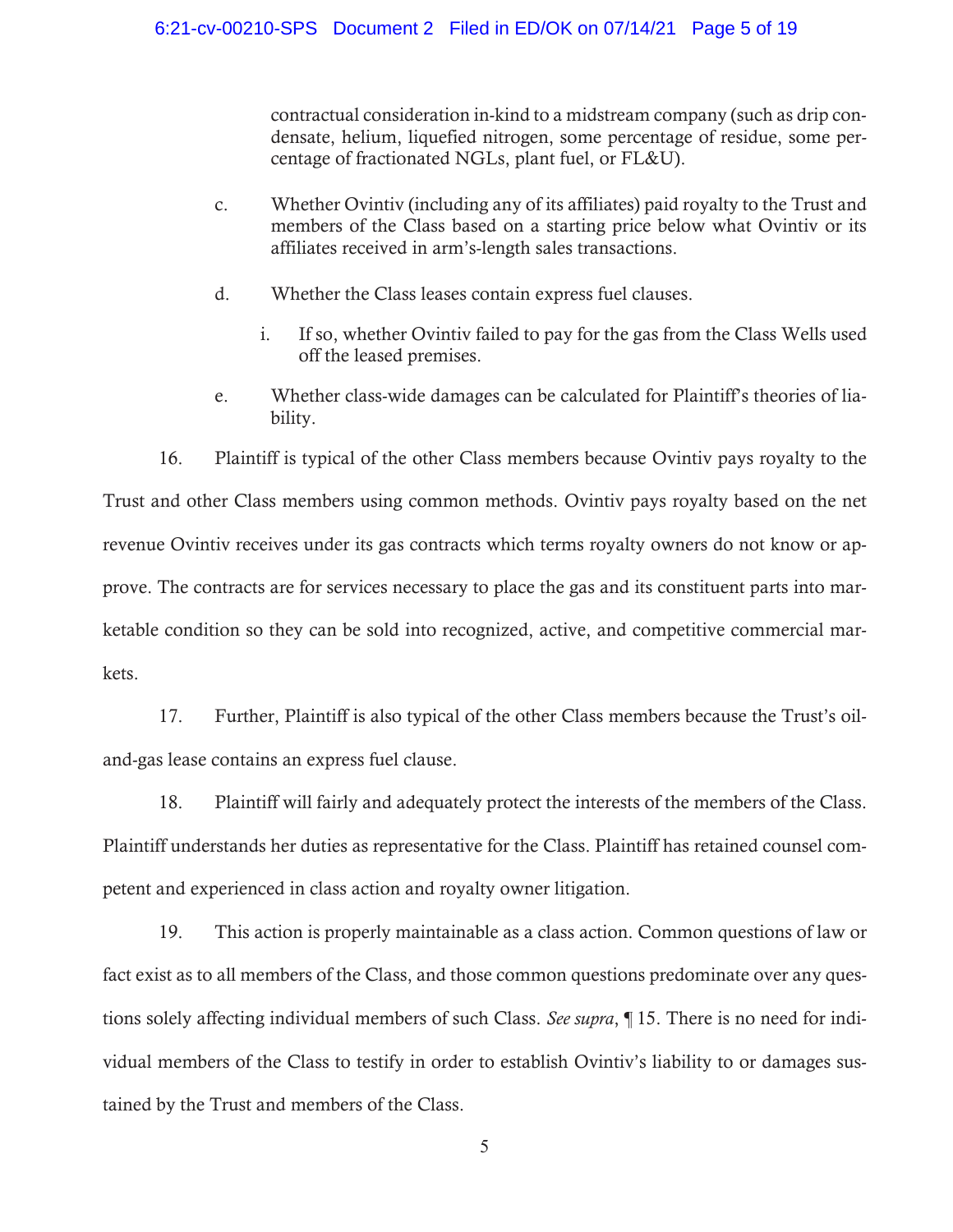#### 6:21-cv-00210-SPS Document 2 Filed in ED/OK on 07/14/21 Page 6 of 19

20. Class action treatment is appropriate in this matter and is superior to the alternative of numerous individual lawsuits by members of the Class. Class action treatment will allow a large number of similarly situated individuals to prosecute their common claims in a single forum, simultaneously, efficiently, and without duplication of time, expense and effort on the part of those individuals, witnesses, the courts, and/or Ovintiv. Likewise, class action treatment will avoid the possibility of inconsistent and/or varying results in this matter arising out of the same facts. No difficulties are likely to be encountered in the management of this class action that would preclude its maintenance as a class action and no superior alternative forum exists for the fair and efficient adjudication of the claims of all the Class.

21. Class action treatment in this matter is further superior to the alternative of numerous individual lawsuits by all or some members of the Class. Joinder of all of the Class and the members would be either highly impracticable or impossible. And the amounts at stake for the individual Class members, while significant in the aggregate, would be insufficient to enable them to retain competent legal counsel to pursue claims individually. In the absence of a class action in this matter, Ovintiv will likely retain the benefit of its wrongdoing.

## GAS INDUSTRY BACKGROUND

22. The members of the Class own royalty interests in wells that produce gas and constituents that are transformed into marketable products and sold into the established commercial markets for those products.

23. Ovintiv's method for calculating the royalty owed to the members of the Class is subject to uniform accounting procedures and implied marketable product law.

24. Oklahoma law requires the lessee to bear all of the costs of placing gas and its constituents into "Marketable Condition" products.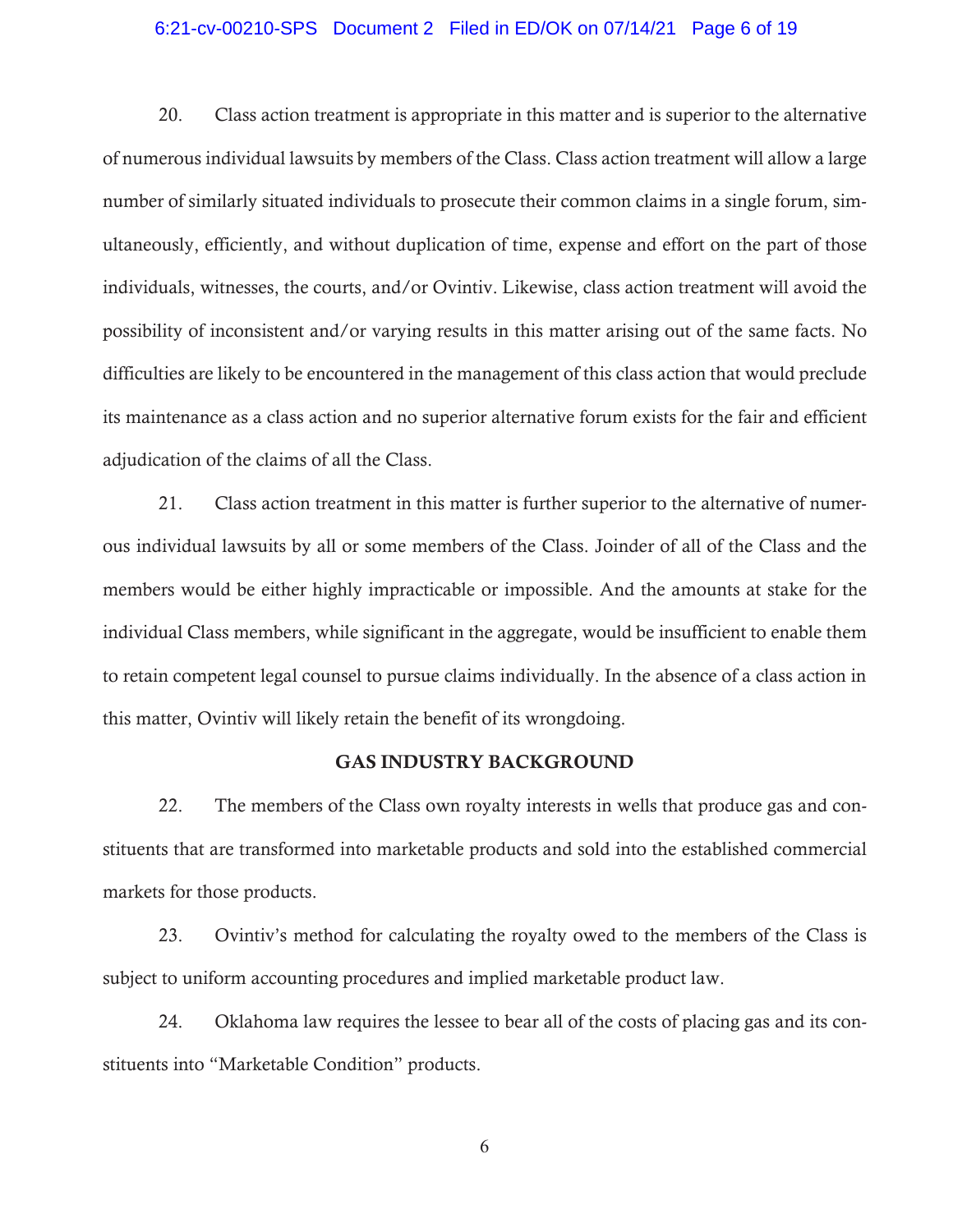#### 6:21-cv-00210-SPS Document 2 Filed in ED/OK on 07/14/21 Page 7 of 19

25. Gas and its constituent parts are marketable products only when they are in the physical condition to be bought and sold in a commercial marketplace.

26. Only after a given product is marketable does a royalty owner have to pay its proportionate share of the reasonable costs to get a higher enhanced value or price for that particular product.

#### The Lessor-Lessee Relationship

27. The lessor owns minerals, including oil and gas; the lessee has the money, labor, and know-how to extract, condition, and market those minerals. The lessor and lessee enter into a lease that allows the lessee to take the minerals from the lessor's land. The usual revenue split from a well was 1/8th to the lessor (royalty owner) and 7/8ths to the lessee. As the risk of finding oil and gas has diminished over time, due to the prevalence of wells delineating the field, better seismic technology, and increased efficiency of drilling rigs, royalty owners on more recent leases have received 3/16th or even 1/4th of the revenue.

28. But, oil-and-gas companies have used undisclosed, internal accounting practices to try to keep for themselves as much of the well revenue as possible. These accounting practices are at the heart of every oil-and-gas royalty case.

29. Rather than adopting transparency in its royalty-calculation formula, Ovintiv, like most lessees, has guarded its production and accounting processes as confidential or proprietary, thereby, depriving the royalty owners of information necessary to understand how Ovintiv calculates royalties. Consequently, the royalty owner is unaware of the lessee's actual practices, thereby enabling the lessee to breach the oil-and-gas lease without accountability.

30. If and when one or more of the royalty owners learn of the "breach," the royalty owner has only three options—all of which are poor: (1) confront the lessee and maybe get paid while the lessee continues to retain improperly garnered gas revenues from thousands of other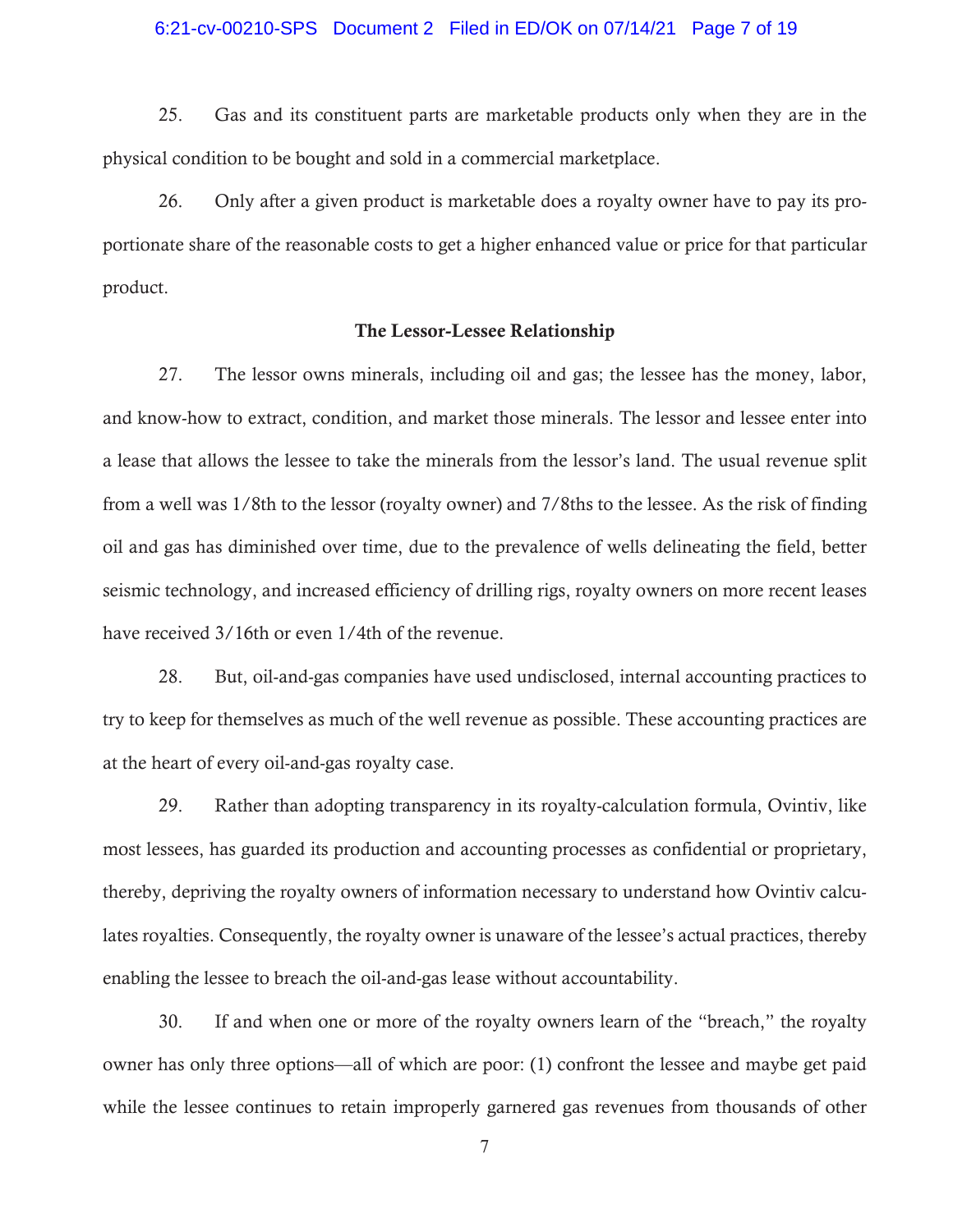## 6:21-cv-00210-SPS Document 2 Filed in ED/OK on 07/14/21 Page 8 of 19

unknowing royalty owners; (2) do nothing since the "breach" only results in a modest yearly loss and the expense of individual litigation would exceed the recovery, if any; or (3) file a class action lawsuit which will persist for years and probably will not recover the full loss. In short, if the lessee breaches, it may never be held accountable; and if a royalty owner complains, the lessee will still come out ahead because an individual case is not worth much and a class action rarely requires 100% repayment to royalty owners plus prejudgment interest, plus attorneys' fees and expenses. The class action is the best of the three options, hence the filing of this class action lawsuit.

## Residue Gas, Helium, Nitrogen and Natural Gas Liquids Production

31. The gas is gathered from each well, dehydrated and compressed, through underground gathering lines crossing many miles of land to processing plants where the raw gas is transformed into two primary products: methane and fractionated natural gas liquids ("NGLs"). Once homogenized as fungible products, the residue gas and NGLs are sold in the commercial market.

## Wellhead (Basic Separation and Gas Measurement)



32. The diagram below illustrates the gas conditioning process:

*See* http://www.kgs.ku.edu/Publications/Oil/primer13.html (last visited Sept. 11, 2019).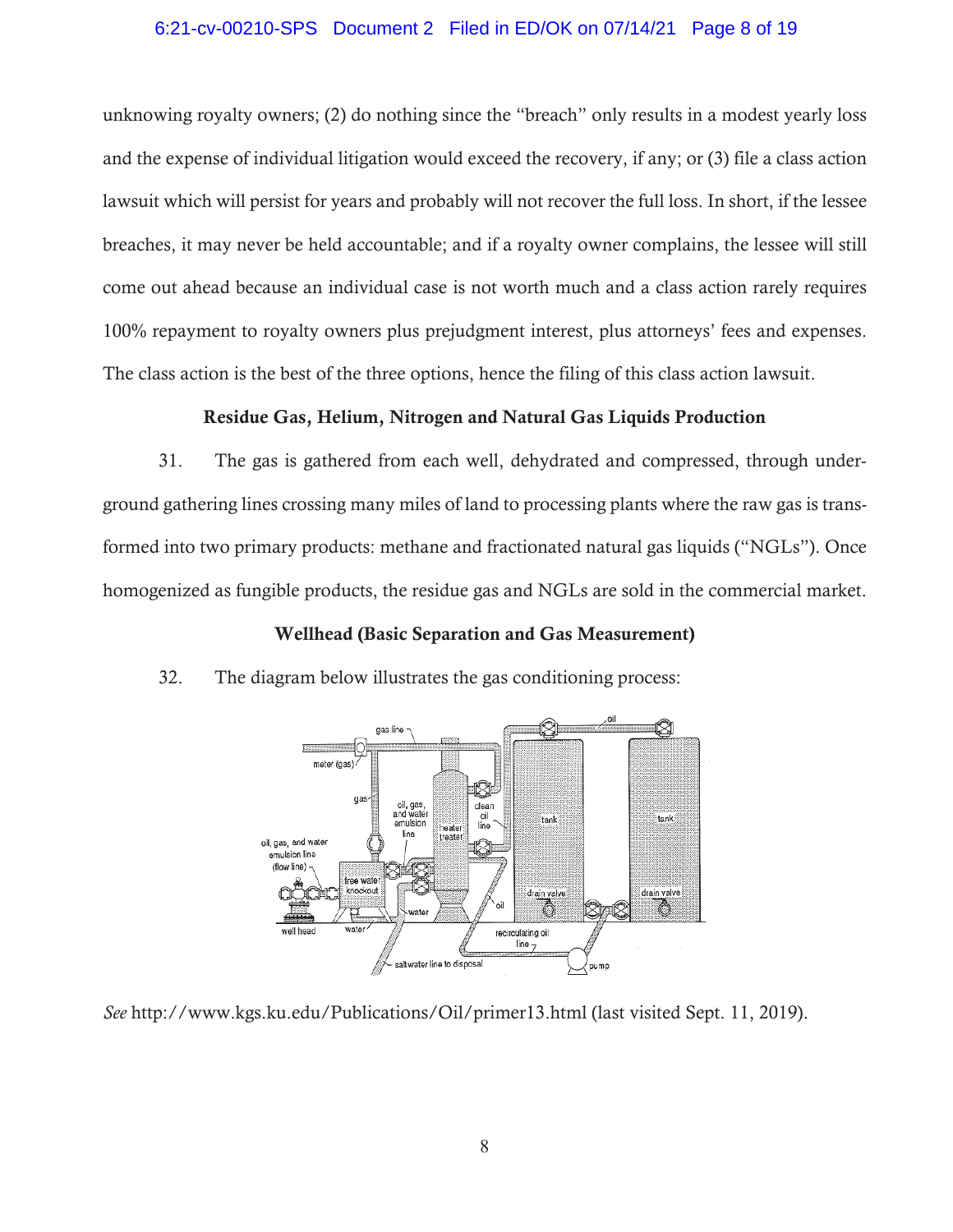#### 6:21-cv-00210-SPS Document 2 Filed in ED/OK on 07/14/21 Page 9 of 19

33. Wells produce oil, gas, and a host of other products, such as water, helium, nitrogen, etc., all mixed together in the gas stream.<sup>1</sup> After the stream comes out of the ground, it enters the free water knockout (a/k/a three-phase separator) which separates the products by gravity, water at the bottom, oil in the middle, and gas going out the top. Due to the low technology, the separator is not expensive (the "separation cost"). The gaseous mixture (with helium, nitrogen, NGLs, and other gaseous substances) passes from the separator into the gas line.<sup>2</sup> The remaining fluid goes through the heater-treater where heat, gravity segregation, chemical additives and electric current break down the mixture more clearly in oil and water. The heater-treater is installed, maintained and takes fuel to operate (the "heater-treater cost"). The water is drained off and sent for salt water disposal. The oil that is separated at the wellhead is collected in a tank, usually trucked out and sold (the payment of oil royalties is not at issue in this action).

34. Since production over time depletes the pressure of a well, on rare occasion, onlease compressors are installed to suction gas out of the well or to move the gaseous mixture down the gathering lines. But when they are installed, their use requires fuel (the "on-lease compression" or "vacuum compression" cost).

35. The gaseous mixture produced from a single well cannot be processed economically, so the mixtures from many wells are "gathered" together through gathering lines and

<sup>&</sup>lt;sup>1</sup> Hydrocarbons can vary in chemical makeup (from simple methane to complex octane) and in form (from pure gaseous state to liquid condensate). The non-hydrocarbon makeup of the wellstream that includes natural gas can also include gases such as helium, sulfur, carbon dioxide, and nitrogen. This mixture of many gaseous elements and substances is often referred to as the "gas stream" or just "gas."

 $2^2$  A minute portion of this raw gas may be used on a few leased lands to heat the farm house pursuant to a free gas clause in the lease. Although title to the gas sometimes is purportedly transferred, this is not a true sale. Some producers sell less than 3% of the raw gas to a local irrigator during the summer months for agricultural purposes, but this is not the economic market for which the wells are drilled.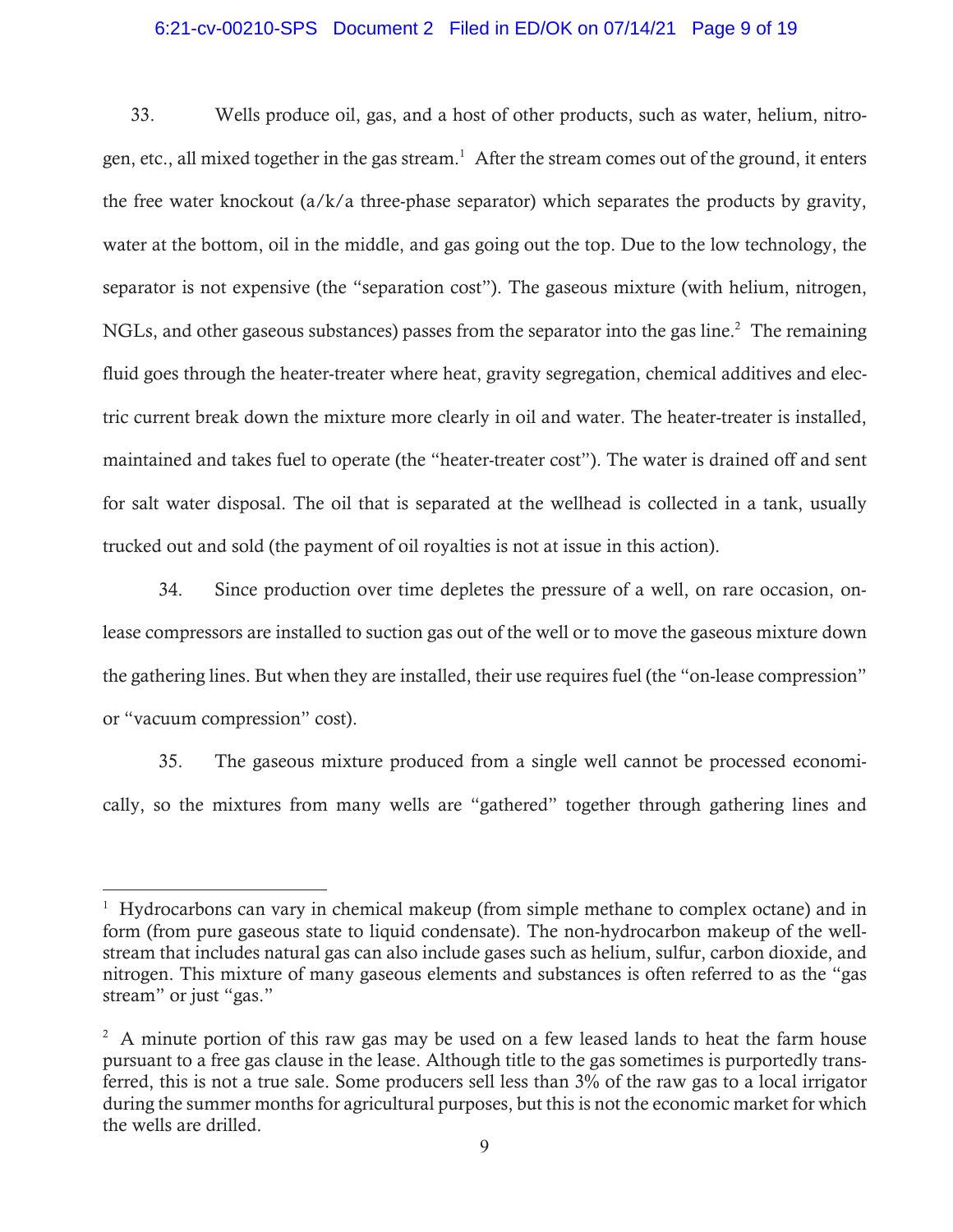#### 6:21-cv-00210-SPS Document 2 Filed in ED/OK on 07/14/21 Page 10 of 19

delivered to a processing plant for transformation into marketable products and sale into commercial markets. This results in a gathering cost (G). The below diagram provides an overview of the midstream services deduction process. Ovintiv does not improperly deduct from royalty any of the costs before the gathering line inlet.



#### Midstream Services (GCDTP) Deductions

36. As the gaseous mixture from each well enters the gathering line, it flows into a meter run where the mixture is measured for both volume (in Mcf) and quality (Btu content) (combined, "gas measurement," in MMBtu). The meter run must be constantly maintained to record accurate measurements.

37. Gathering pipelines are usually made of metal that could be corroded by water vapor (and other corrosive gases) in the gaseous mixture, so a glycol dehydrator is used to remove the water vapor. This results in a dehydration cost (D).

38. Gas will not move downstream from the well unless it is pressurized sufficiently to overcome the in-line back pressure and friction in the gathering line. So large gas compressors are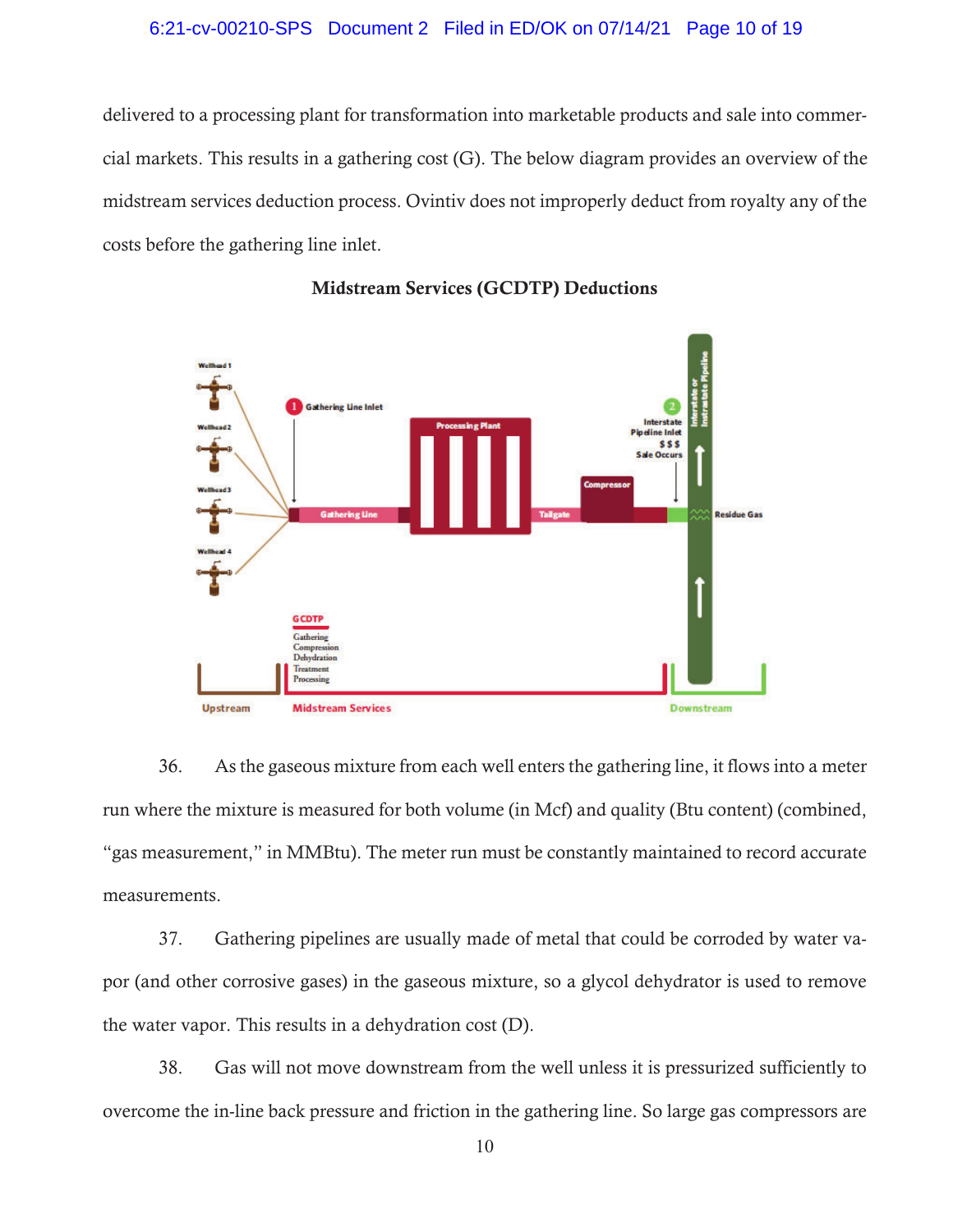#### 6:21-cv-00210-SPS Document 2 Filed in ED/OK on 07/14/21 Page 11 of 19

installed to move the gas from the gathering line inlet to the processing plant. These compressors are expensive and require fuel to operate. This results in a compression cost (C).

39. The gathering pipelines themselves cost money to lay and maintain, though most have been in place for decades. Gas condensate (gas condensed into liquid as it cools and is pressurized) ("Drip Condensate") is collected at points along the gathering lines as a result of cleaning or "pigging the line" and is captured for fractionation and sale later. Generally lessees pay no royalty on the revenue generated from the sale of the drip condensate.

40. Finally, gathering lines leak, especially as they age, resulting in lost and unaccounted for gas ("L&U"). Lessees pay no royalty on the volume of L&U.

### Natural Gas Processing

41. Once a sufficient amount of the gas mixture from multiple wells (and often from multiple gathering systems) is gathered, the mixture enters the inlet of the processing plant where the mixture will be transformed into methane and mixed NGLs.

42. Lessees, such as Ovintiv, use gas processing plants that either they or a third party own. Usually an unrelated third party owns the processing plant but the plant may also be owned in whole or in part by a lessee.

43. The plant removes impurities that remain in the mixture, such as carbon dioxide, nitrogen, or sulfur, before the mixture can be processed. This incurs a "treatment cost" (T).

44. The final cost, processing (P), involves services to transform the gas mixture into methane gas (also called "residue gas"), NGLs raw make, and in the Panhandle of Oklahoma, crude helium.

> a. Methane must meet the quality standards for long-haul pipeline transmission set by the Federal Energy Regulatory Commission ("FERC") which is called "pipeline quality gas".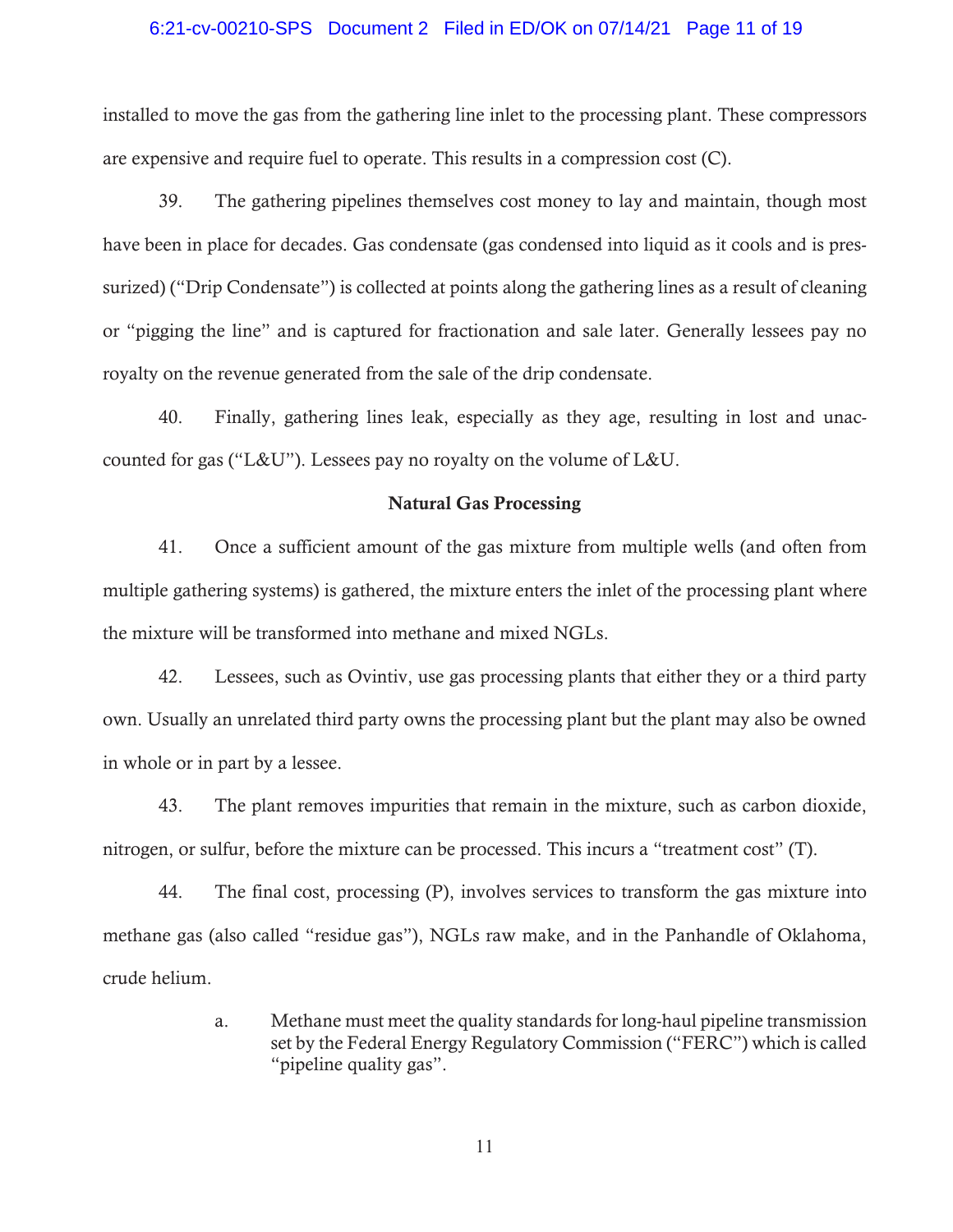b. The raw make NGLs are used as a feedstock in the petrochemical and oil refining industries; they are a more valuable commodity than methane. To separate the NGLs from the gaseous mixture, they are cooled to temperatures lower than minus  $150^{\circ}$ F (the "Cryogenic or cooling process"). The NGLs move into a liquids pipeline and processed by a fractionator into their marketable products: ethane; propane; butanes; and pentanes plus. In the gas contracts, this process incurs a "T&F" or "fractionation" fee, even though lessees sometimes give away the NGLs in keep-whole agreements as consideration for other services the midstream company provides.

c. Helium is processed into Grade A helium at new processing plants or into crude helium (contaminated with nitrogen) at older plants which is then processed into Grade A helium at a nearby helium processor (often a few hundred feet away).

45. This total processing system involves expensive equipment and requires fuel to operate (collectively, the "processing charge" and/or "plant fuel"). Lessees do not pay royalty on plant fuel, even though it comes from Class Wells.

46. At the tailgate of the processing plant, at least two products emerge: (1) residue gas (or methane gas); and, (2) NGLs (usually a mixture of NGLs, known as "raw make" or "Y" grade). In helium rich production areas, Grade A or crude helium, along with liquefied nitrogen also emerges. But none of these products are commercially marketable at that point.

## Marketable Condition for the Products

47. *Methane Gas*. Methane gas (or residue gas) is commercial quality (a/k/a "pipeline quality") at the tailgate of the processing plant only after it is further pressurized to enter the transmission line by a booster compressor (the "booster compression" cost).

48. *NGLs*. The raw mixture of NGLs at the tailgate of the processing plant is not commercially marketable. It must be fractionated into commercially marketable products – ethane, propane, butane, isobutene, natural gasoline, etc. In computing royalty for NGLs, Ovintiv improperly deducts processing fees and/or other costs (such as transportation and fractionation, T&F) needed to reach commercially marketable fractionated NGLs.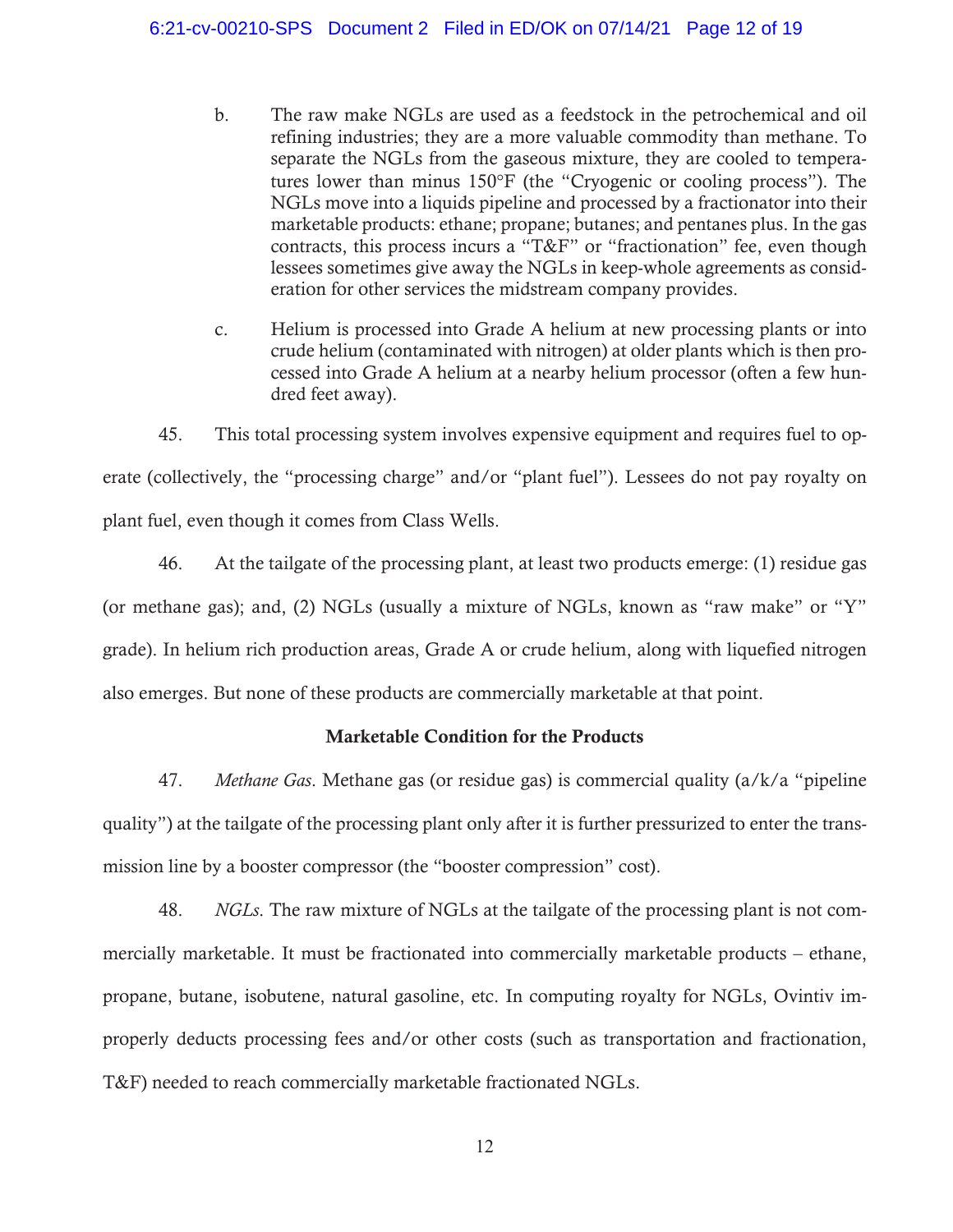### 6:21-cv-00210-SPS Document 2 Filed in ED/OK on 07/14/21 Page 13 of 19

49. *Drip Condensate*. Drip Condensate is recovered on the gathering lines and at the inlet to the processing plant, and is essentially in marketable condition when collected.

50. *Other Products*. In some areas of the country (e.g., in the Hugoton Field, which stretches across Southwest Kansas, the Oklahoma Panhandle, the Texas Panhandle, and into parts of Wyoming), helium is produced in commercial quantities and recovered, along with liquefied nitrogen. Other areas of the country produce sulfur and carbon dioxide in commercial quantities. When such products are available in commercial quantities, processing and treatment plants recover these valuable constituents but for them, historically, lessees pay little or nothing to the royalty owners. Royalty owners should be paid for the gas and all constituents taken.

## Sale of Products

51. To turn the marketable products into money, the producer sells them (or contracts to have them sold) in the commercial market place in an arm's length transaction. No money exchanges hands until the residue gas is sold at the Index pool, the fractionated NGLs at OPIS, and any other marketable products at the prices established by their respective commercial markets. Lessees attempt to obscure this fact with self-serving language in gas marketing contracts about title transfer or even by creating a wholly owned affiliate to manufacture a fictitious "sale" before the gas reaches commercial quality for sale.

52. The "starting price" for gas products is always achieved, as it must be, at a commercial market price. All of the gas contracts express the commercial market price in one of two ways: (a) a market price, called an "Index" price for residue gas and "OPIS" price for fractionated NGLs, or (b) a "weighted average sales price" or "WASP" achieved at the same residue Index market or OPIS market. The difference stems from Ovintiv's market power to, over time, obtain above "Index" or "OPIS" price in its arm's length sale. Whichever starting price is used in an arm's length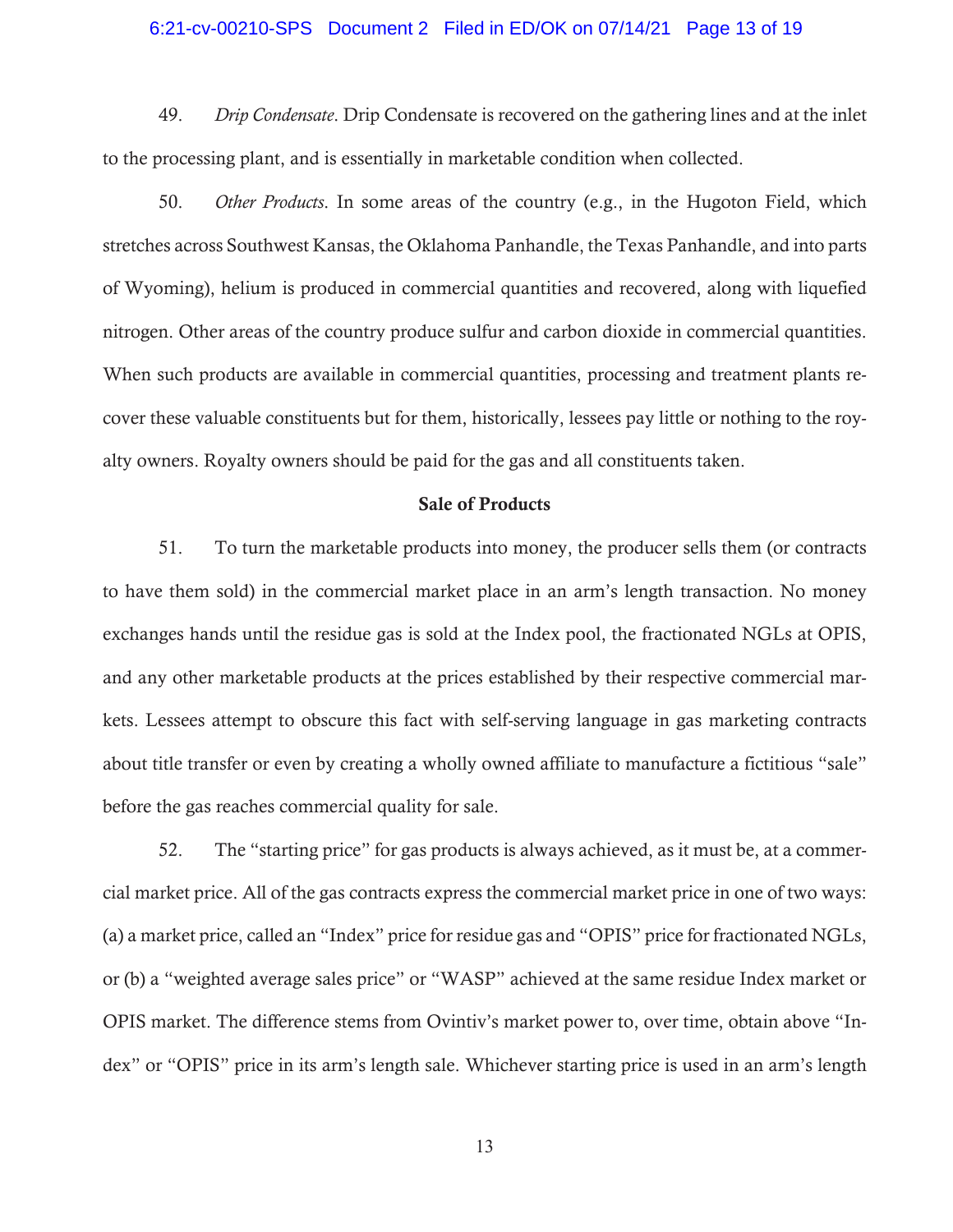## 6:21-cv-00210-SPS Document 2 Filed in ED/OK on 07/14/21 Page 14 of 19

transaction, that price is the highest and best reasonable price for the valuable gas products. If Other Products are also produced, they are and must be also priced in a commercial market.

53. Affiliate gas contracts are not arm's-length sales in a commercial market. Instead, the later arm's-length sale by the affiliate in the commercial market is the true sale that should be used as the "starting price" for marketable condition gas products.

- a. Some lessees contract with affiliated gathering companies or other affiliated gas service providers before the products (residue gas and/or NGLs) are in Marketable Condition in an effort to: (1) artificially, and improperly, create a commercial market where none truly exists so they may justify deducting costs from royalty, or not paying for all of the gas or constituent products produced; (2) charge "marketing fees" to royalty owners even though the lessee is already obligated under the lease to prepare the gas for market and market the gas and constituent products; and/or (3) pay on the lower lessee/affiliate sale price and not the higher affiliate/third party price.
- b. WASP involves a pool of sales transactions to third parties (and/or affiliates) and combines the prices paid by those third parties (and/or affiliates) to arrive at a "weighted average sales price." Lessees can manipulate this process by using lower lessee/affiliate sales prices for part of the pool price, rather than all third party arm's length sale prices.

54. Fictitious "sales" (also known as sham sales or conditional sales) are created by

lessees in an effort to pass off a non-commercial market sale as if it should be the starting point for

royalty payments. But none of these efforts comport with economic reality or are in good faith

with respect to royalty owners. For instance:

- a. Anything of value can be sold at any place and in any condition.
- b. Gas and other minerals can and are routinely sold in the ground, but they are not in marketable condition.
- c. Gas could be sold at the bottom of the hole when it is severed from the surrounding rock and enters the downhole pipe. Although a contract driller might be willing to accept some percentage of the future sale of oil or gas in the real marketplace as compensation for his drilling services, that agreement does not make the transaction a real market sale.
- d. Gas could be sold "at the wellhead" when the gas is severed from the surface. Although a contract operator might be willing to accept some percentage of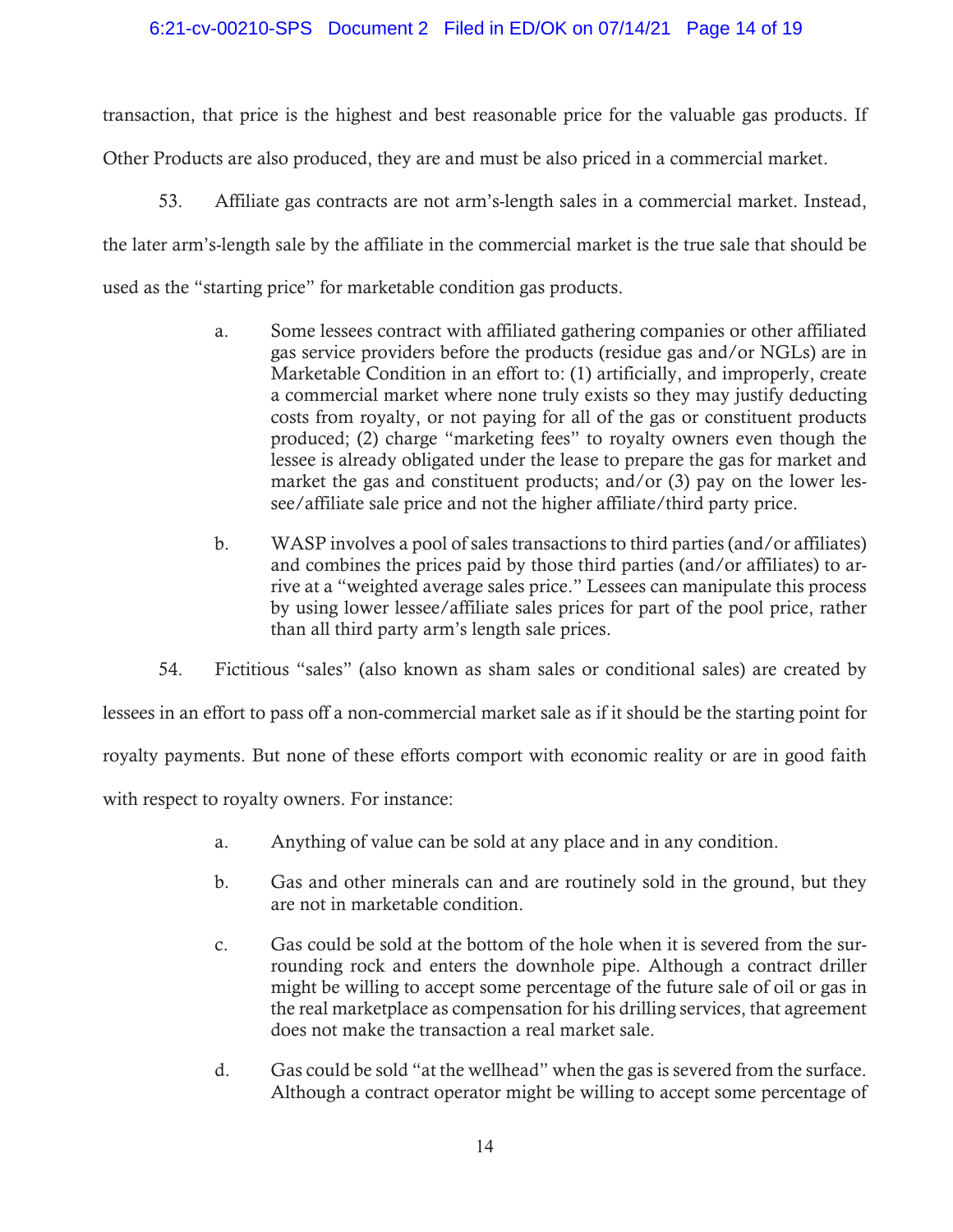the future sale of oil or gas in the real marketplace as compensation for his well operating services, that transaction does not make it a real market sale.

- e. Gas also could be sold at the gathering line inlet when the gas enters the gathering line and changes custody. Although a contract gatherer might be willing to accept some percentage of the future sale of gas in the real marketplace as compensation for his gathering services, that transaction does not make it a real market sale.
- f. Gas also could be sold at the processing plant inlet when custody of the gas changes to the processing plant. Although a contract processor might be willing to accept some percentage of the future sale of gas in the real marketplace as compensation for his processing services, that transaction does not make it a real market sale.
- g. The lessee could simply pay for all of these services with monetary fees or in-kind contributions of all or part of the valuable constituents. But the structure of the transaction does not change the fact that the services are necessary to prepare the gas and valuable constituents for the first real sale into the commercial market – Index or OPIS.
- h. Nor does a contract saying title transfers at a custody transfer point create a sale of marketable products in a real commercial market. Some gas contracts with Midstream companies that provide GCDTP services purport to do that, but other parts of the gas contract demonstrate that it is a poorly attempted legal sleight of hand as (i) the risk of loss that usually passes with a true title transfer and market sale does not happen; (ii) the cost of future downstream services that usually passes with a true title transfer and market sale does not happen; (iii) the starting price that would occur with a true title transfer and market sale does not happen. Indeed, the paper title transfer is unnecessary to receiving the Midstream services as the gas could (and sometimes does) receive the exact same Midstream services without the paper title transfer.
- i. All of the gas contracts implicitly recognize this paper title transfer fiction, as the starting price for gas products always is at the Index and OPIS market pool as previously described.
- j. Midstream services providers are not buyers and resellers of raw gas. They are service providers that convert raw gas into pipeline quality gas so it can enter the Index or OPIS market pools. Indeed, they are called Midstream servicers, not Midstream purchasers.

## Different Ways Ovintiv Underpays Royalty Owners

55. The extraordinarily large dollars at stake and the one-sided nature of the gas lessor-

lessee relationship are constant temptations to lessees to wrongfully retain gas revenues. All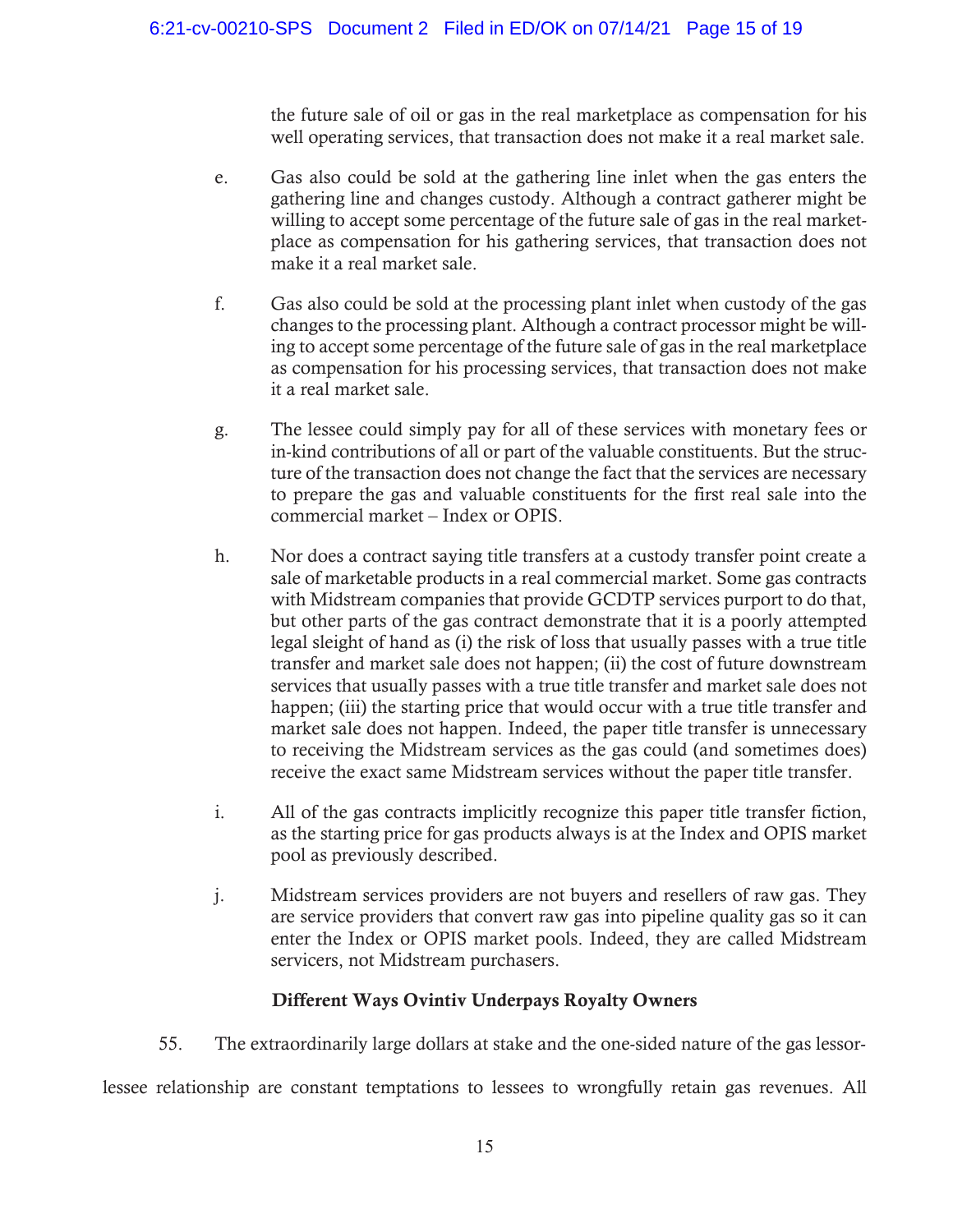#### 6:21-cv-00210-SPS Document 2 Filed in ED/OK on 07/14/21 Page 16 of 19

payment formulas, all affiliate and non-affiliate contractual relationships, and all calculations are firmly kept in the exclusive control of lessees, *and* they involve undisclosed accounting and operational practices. As a result, there are many ways that royalty owners are underpaid on their royalty interests, and they never know it. The common thread through all of these schemes is that they are typically buried in the internal lessee accounting systems or royalty-payment formulas.

56. Ovintiv represents the royalty calculation on the form of a monthly check stub it sends each royalty owner. The check stub shows each royalty owner's interest and taxes (which are not in dispute here), and volume, price, deductions, and value, all of which are disputed.

57. Ovintiv underpays royalty to the Trust and other Class Members in one or more of the following ways:

- a. *Residue Gas*. The starting price paid for residue gas should be an arm's length, third party market sales price for residue gas at pipeline quality. All of Ovintiv's gas contracts will show this to be true. But, instead of paying on that gross competitive price, Ovintiv pays on a net price after directly taking or allowing midstream companies to indirectly take Midstream Services deductions (both monetary fees and in-kind volumetric deductions).
- b. *NGLs*. The starting price paid for fractionated NGLs should be an arm's length, third party market sales price for ethane, propane, normal butane, iso-butane, and pentane plus (a/k/a natural gasoline). All of Ovintiv's gas contracts will show this to be true. But instead of paying on that gross competitive price, Ovintiv pays royalty (i) for only some of the NGLs produced (some is lost and unaccounted for in the gathering process, lost in plant fuel or compression fuel); (ii) after deducting processing fees and expenses (often keeping in-kind a Percentage of the Proceeds ("POP") of the fractionated NGLs as payment for the processing services); and, (iii) after reducing payment by T&F.
- c. *Drip Condensate*. The Trust's and Class Members' wells produce heavy hydrocarbons that condense in the pipeline. Ovintiv (or a third-party on behalf of Ovintiv (gatherers and/or processors)) recovers those hydrocarbons for sale. Ovintiv fails to pay any royalty for that Drip Condensate.
- d. *Other Products*. Helium is contained in the well-stream produced from the Trust's and many Class Members' wells, but Ovintiv: (i) fails to pay royalty for all of the helium produced (some is lost and unaccounted for in the gathering and processing process); (ii) deducts processing fees and costs even though the helium is not yet in commercial grade; and (iii) pays at a lower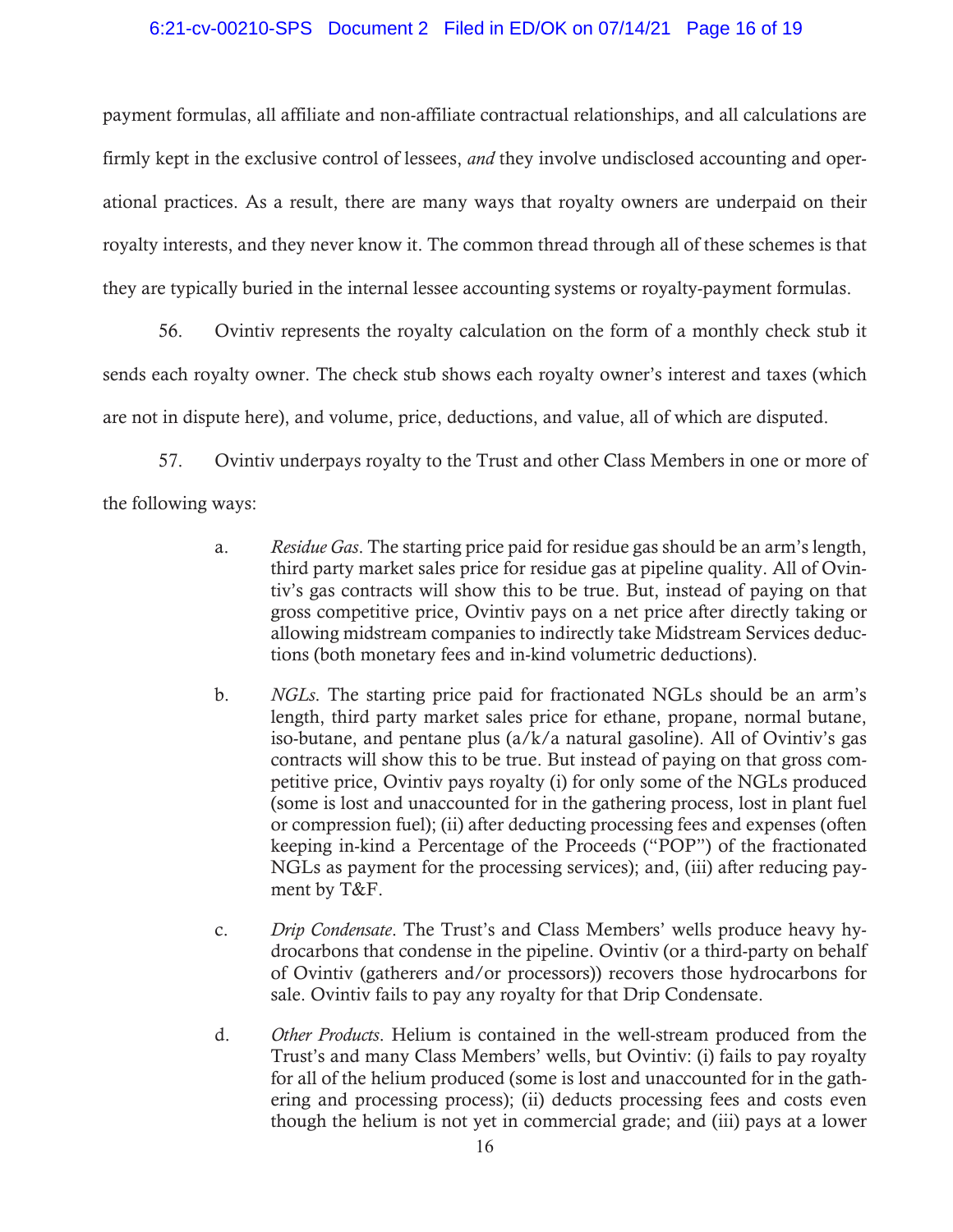#### 6:21-cv-00210-SPS Document 2 Filed in ED/OK on 07/14/21 Page 17 of 19

than commercial Grade A price. Often times, Ovintiv does not pay any royalty at all for Helium, for liquid nitrogen, or other products taken from the Trust's and the Class Members' wells.

58. Ovintiv underpays all other Class Members from whom Ovintiv is legally and expressly authorized in the terms of the oil and gas lease to deduct post-production midstream services costs, by taking excessive deductions under midstream Services contracts that allow excessive monopoly charges for GCDTP services.

59. Ovintiv also underpays Class Members by failing to pay royalties on fuel used off the lease premises despite express contractual obligations to do so.

60. The underpayment and non-payment of royalties are done with Ovintiv's actual and willful knowledge and intent.

61. Ovintiv is well familiar with the fact that many other producers in Oklahoma have resolved the same claims for hundreds of millions, if not billions, of dollars or have changed their royalty payment practices to cease improperly deducting.

62. Nevertheless, Ovintiv continues its improper payment practices with actual and willful knowledge and intent.

# CAUSE OF ACTION BREACH OF LEASE

63. The allegations set forth above are incorporated herein by reference.

64. The Trust and the other Class Members are parties to written, fully executed, oiland-gas leases with Ovintiv, and those leases include implied covenants requiring Ovintiv to prepare the gas and its constituent parts for market at Ovintiv's sole cost. And any express fuel clauses required Ovintiv to pay royalty on fuel used off the leased premises. The leases also place upon Ovintiv the obligation to properly account for and pay royalty interests to royalty owners under the mutual benefit rule and good faith and fair dealing.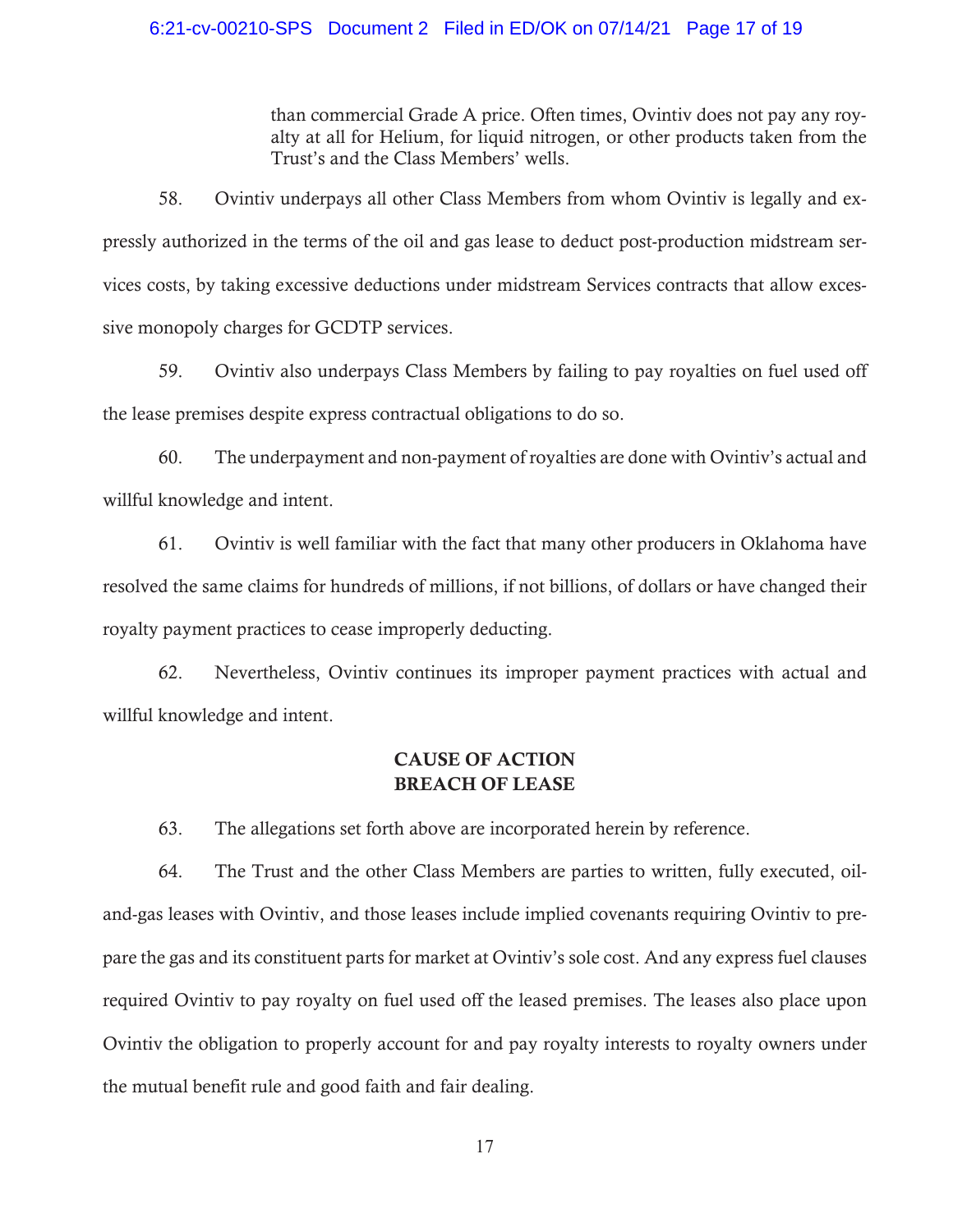#### 6:21-cv-00210-SPS Document 2 Filed in ED/OK on 07/14/21 Page 18 of 19

65. At all material times, the Trust and the Class members have performed their terms and obligations under the leases.

66. Ovintiv breached the terms of the leases, including the implied covenants, by its actions and/or inactions in underpaying royalty or not paying royalty on all products sold from the gas stream.

67. As a result of Ovintiv's breaches, the Trust and the Class members have been damaged through underpayment of the actual amounts due.

68. Further, the Trust and the Class members have been damaged by Ovintiv's failure to pay for gas used off the leased premises, which is a breach of the express fuel clauses.

69. The Trust and the Class are entitled to the actual damages caused by Ovintiv's breaches and are further entitled to statutory interest and other allowable damages imposed by Oklahoma law, including punitive damages. *See* OKLA. STAT. tit. 52, § 570.1 *et seq.*

## PRAYER FOR RELIEF

Wherefore, premises considered, Plaintiff seeks:

- a. An order certifying and allowing this case to proceed as a class action with Plaintiff as class representative for the Class and its undersigned counsel as class counsel for the Class;
- b. An order requiring Defendants to pay the Trust and all Class members actual damages to fully compensate them for losses sustained as a direct, proximate, and/or producing cause of Defendants' breaches and/or unlawful conduct including, without limitation, the compound interest required by Oklahoma law;
- c. An order requiring Defendants to pay the Trust and the Class's attorney's fees and litigation costs as provide by statute; and
- d. Such costs and other relief as this Court deems appropriate.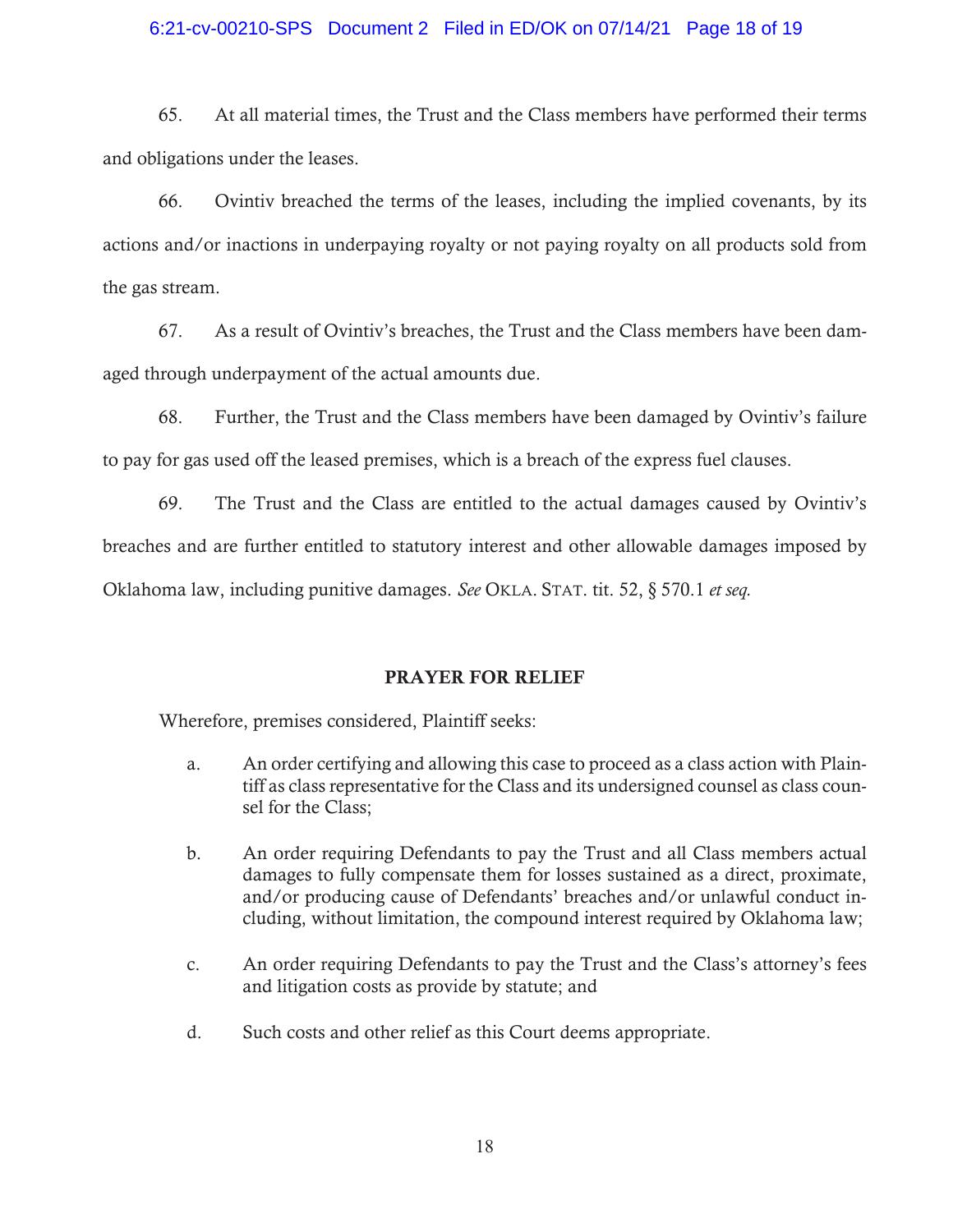Respectfully Submitted,

*/s/ Reagan E. Bradford*\_\_\_\_\_\_\_\_\_\_\_\_\_

 Reagan E. Bradford, OBA #22072 Ryan K. Wilson, OBA #33306 BRADFORD & WILSON PLLC 431 Main Street, Suite D Oklahoma City, OK 73102 Telephone: (405) 698-2770 Facsimile: (405) 234-5506 reagan@bradwil.com ryan@bradwil.com

## COUNSEL FOR PLAINTIFF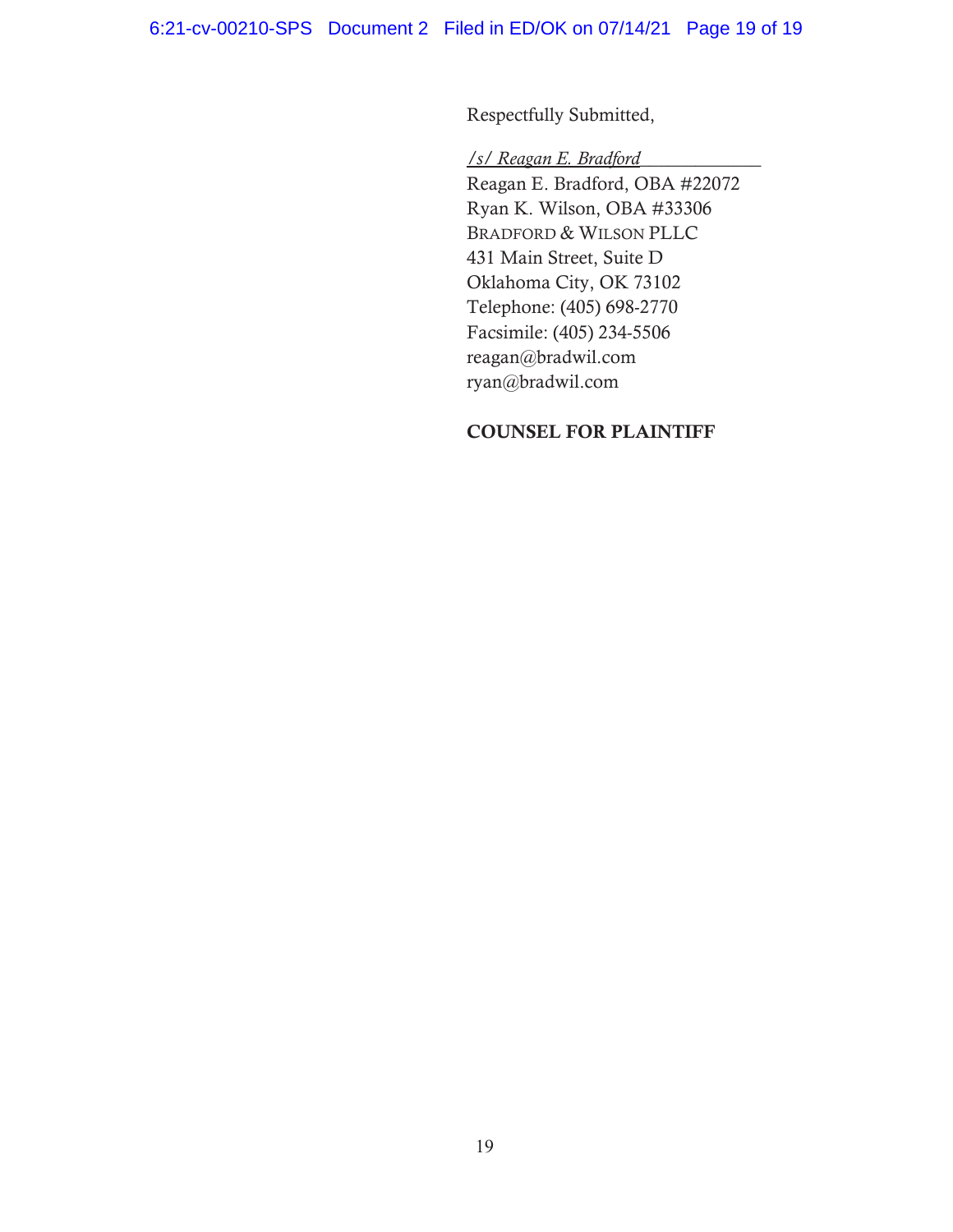| (POOLING)(OKLAHOMA)---Purkhart Printing & Stationery Co.<br>53893                                                                                                                                                                                                                                                                                                                                                                                                                                                                                               |  |
|-----------------------------------------------------------------------------------------------------------------------------------------------------------------------------------------------------------------------------------------------------------------------------------------------------------------------------------------------------------------------------------------------------------------------------------------------------------------------------------------------------------------------------------------------------------------|--|
| OIL AND GAS LEASE<br>2.34                                                                                                                                                                                                                                                                                                                                                                                                                                                                                                                                       |  |
| December                                                                                                                                                                                                                                                                                                                                                                                                                                                                                                                                                        |  |
| AGREEMENT, Made and entered into this12th<br>by and between. J.G. Beard and Emily Beard his wife, S.I.Kolb and Bess Kolb his wife, Bobbie Lee                                                                                                                                                                                                                                                                                                                                                                                                                   |  |
| Lowery and Bruce Lowery her husband, Russell Randall and Lena Randall his wife, Fred R. Whitten<br>and Daisy Whitten his wife,                                                                                                                                                                                                                                                                                                                                                                                                                                  |  |
|                                                                                                                                                                                                                                                                                                                                                                                                                                                                                                                                                                 |  |
| and Phillips Petroleum Company<br>WITNESSETH, That the said lessor, for and in consideration of $\overline{T}$ en and NO/100<br>DOLLARS.                                                                                                                                                                                                                                                                                                                                                                                                                        |  |
| cash in hand paid, receipt of which is hereby acknowledged and of the covenants and agreements hereinafter contained on the part of lessee to be paid, kept and<br>performed, has granted, demised, leased and let and by these presents does grant, demise, icase and let unto the said leasee, for the sole and only purpose of<br>mining and operating for oil and gas and laying pipe-lines, and building tanks, powers, stations and structures thereon, to produce, save and take care of said                                                            |  |
| products, all that certain tract of land situate in the County of  Stephens                                                                                                                                                                                                                                                                                                                                                                                                                                                                                     |  |
| The North half of the South half of the Northeast Quarter $(N/2 S/2 NE/4)$ -----                                                                                                                                                                                                                                                                                                                                                                                                                                                                                |  |
|                                                                                                                                                                                                                                                                                                                                                                                                                                                                                                                                                                 |  |
|                                                                                                                                                                                                                                                                                                                                                                                                                                                                                                                                                                 |  |
|                                                                                                                                                                                                                                                                                                                                                                                                                                                                                                                                                                 |  |
|                                                                                                                                                                                                                                                                                                                                                                                                                                                                                                                                                                 |  |
|                                                                                                                                                                                                                                                                                                                                                                                                                                                                                                                                                                 |  |
| of Section19 Township One $(1)$ North, Four $(4)$ West containing $40$                                                                                                                                                                                                                                                                                                                                                                                                                                                                                          |  |
| is produced from said land by the lessee.                                                                                                                                                                                                                                                                                                                                                                                                                                                                                                                       |  |
| In consideration of the premises the said Inssee covenants and agrees:<br>Ist. To deliver to the credit of lessor, free of cost, in the pipe line to which he may connect his wells, the equal one-eighth (16) part of all oil produced and saved from the                                                                                                                                                                                                                                                                                                      |  |
| leased premises.<br>2nd. To pay lessor for gas from each well where gas only is found, the equal one-eighth (%) of the gross proceeds at the prevailing market rate, for all gas used off the<br>Monthly                                                                                                                                                                                                                                                                                                                                                        |  |
| premises, said payment to be mode-<br>3rd. To pay leasor for gas produced from any oil well and used off the premises, or for the manufacture of casing-head gasoline or dry commercial gas, one-eighth (%) of the                                                                                                                                                                                                                                                                                                                                              |  |
| proceeds, at the mouth of the well, at the prevalling market rate for the gas during which time such gas shall be used, said payments to be made __Monthly<br>If no well be commenced on said land on or before the  12th seay of December                                                                                                                                                                                                                                                                                                                      |  |
| Duncan, Oklahoma<br>or its coccessors, which shall continue as the depository regardless of changes in the ownership of said                                                                                                                                                                                                                                                                                                                                                                                                                                    |  |
| tand, the sum of Fourty and NO/100<br>(\$40.00)<br>which shall operate as rental and cover the privilege of deferring the commententing of a well for $\Omega$                                                                                                                                                                                                                                                                                                                                                                                                  |  |
| months from said date. The payment herein referred to may be<br>made in currency, draft, or leasers check af the posted of the fessee, and cender thereof mar be ended the red on the posted in the last base to lesser to lesser to lesser to lesser to lesser to lesser to lesser to lesser<br>only the privilege granted to the date when said first rental is payable, as aforesaid, but also the lessee's option of extending that period as aforesaid, and any and all other rights<br>canferred.                                                         |  |
| Should the first well delike on the shore described land he ady hole, then and in the total should the first of the team and the the state of the task with the state which the state of the first well and the state of the f                                                                                                                                                                                                                                                                                                                                  |  |
| rental payments.<br>If said lessor owns a less interest in the above described land than the entire and undivided fee simple estate therein, then the royalties and rentals herein provided shall be<br>paid to the lessor only in proportion which his interest bears to the whole and undivided fee.                                                                                                                                                                                                                                                          |  |
| Lessee shall have the right to use, free of cost, gas, oil and water produced on asid land for its operation thereon, except water from wells of lesser.<br>When requested by the lessor, lessee shall bury his pipe lines below plow depth.<br>No well shall be drilled nearer than 200 feet to the house or barn now on said premises, without the written consent of the lessor.                                                                                                                                                                             |  |
| Lessee shall pay for all damages caused by its operations to growing crops on said lands.<br>Lessee shall have the right at any time to remove all machinery and Hatures pieced on asid premism, including the right to draw and remove easing.                                                                                                                                                                                                                                                                                                                 |  |
| If the lessoc shall commence to drill a well within the term of this lesse or ony extension thereof, the lessoc shall have the right to thill such well to compictles with reason-<br>able diigence and ofspatch, and if oil or g<br>completed within the term of years herein first mentioned.                                                                                                                                                                                                                                                                 |  |
| summer that we have been assumed and the printer of states in what or in our is expected by the consents here in the state of the state of the state of the state of the state of the state of the state of the state of the s                                                                                                                                                                                                                                                                                                                                  |  |
| it the lessed premises are now or shall hereafter be, owned in actuality or in segarate inc. the premises specified system is detectioned and aperator and all increased as an experienced as an experienced as a matter of e                                                                                                                                                                                                                                                                                                                                   |  |
| non-busting tract, and further proteed that if a portion of the Leaged promises is becoming the consolidated with other lands for the purpose of operating the consolidated tract as one<br>Lease, this paragraph shall be Inoper                                                                                                                                                                                                                                                                                                                               |  |
| Lessee is hereby given the sight and power to pool or combine the acreage covered by this lesse or any portion thereof with other land, lease or lesses in the immediate vicinity<br>thereof, when in lesses's judgment it is necessary or advisable to do so in arder properly to develop and operate stid premises in compliance with the appeling rules of any lawful<br>suthority, or when to do so weuld, in the judgment of lessee, promote the conservation of the oil and gas in and under and that may be produced from said premises, such pooling to |  |
| to access 43 archive from the second to the contract of the contract of the second of the second of the second to the second to the second to the second of the second of the second of the second of the second of the second                                                                                                                                                                                                                                                                                                                                  |  |
| The undersigned lessors, for themselves and their heirs, successors and assigns, hereby surrender and release all'rights of dower and homestend in the premises herein described,                                                                                                                                                                                                                                                                                                                                                                               |  |
| Insofar as said right of dower and homestead may in any way affect the purpose for which this lease is made as recited herein.<br>All express or implied covenants of this lesse shall be subject to all Federal and State Laws, Execulve Orders, Rules or Regulations, and this lesse shall not be terminated, and the lesse shall not be terminated, in whole                                                                                                                                                                                                 |  |
| or Regulation.<br>This lease shall be effective as to each lessor on execution hereof as to his or her interest and shall be binding on those signing, notwithstanding some of the lessors above named<br>may not join in the execution hereof.                                                                                                                                                                                                                                                                                                                 |  |
| Lessor hereby warrants and agrees to defend the tille to the lands herein described, and agrees that the lessoe shall have the right at saw time to refeem for lessor by payment in the looker the control of classic and the                                                                                                                                                                                                                                                                                                                                   |  |
|                                                                                                                                                                                                                                                                                                                                                                                                                                                                                                                                                                 |  |
|                                                                                                                                                                                                                                                                                                                                                                                                                                                                                                                                                                 |  |
| 12th<br>Decem                                                                                                                                                                                                                                                                                                                                                                                                                                                                                                                                                   |  |
|                                                                                                                                                                                                                                                                                                                                                                                                                                                                                                                                                                 |  |
| (SRAL)                                                                                                                                                                                                                                                                                                                                                                                                                                                                                                                                                          |  |
|                                                                                                                                                                                                                                                                                                                                                                                                                                                                                                                                                                 |  |
| (SAL)                                                                                                                                                                                                                                                                                                                                                                                                                                                                                                                                                           |  |
|                                                                                                                                                                                                                                                                                                                                                                                                                                                                                                                                                                 |  |
|                                                                                                                                                                                                                                                                                                                                                                                                                                                                                                                                                                 |  |

 $\mathcal{L}_{\text{max}}$  and  $\mathcal{L}_{\text{max}}$